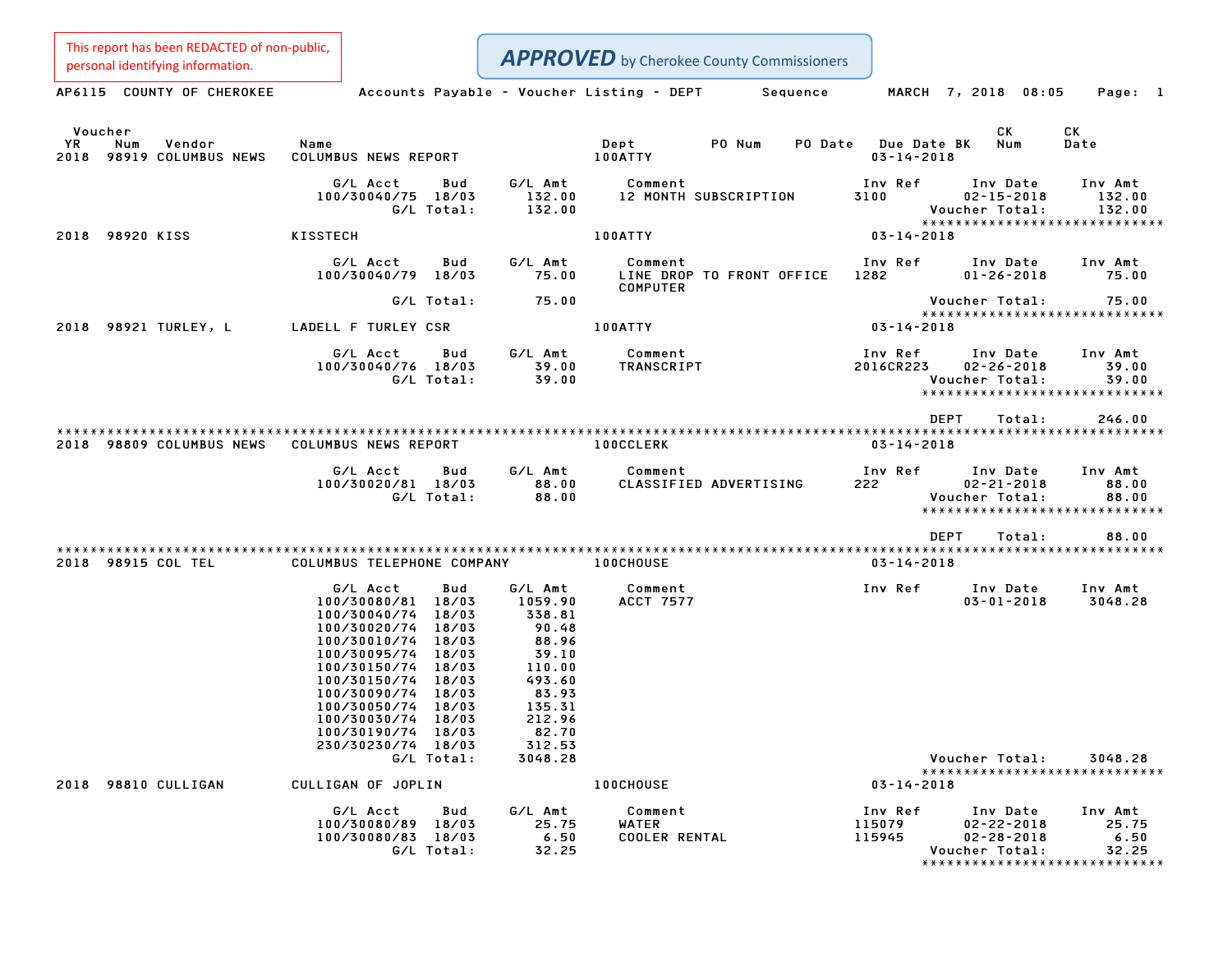|                                                  | AP6115 COUNTY OF CHEROKEE | Accounts Payable – Voucher Listing – DEPT         Sequence |                   |                               |                                 |                                   |                                         | MARCH 7, 2018 08:05                                                             | Page: 2                            |
|--------------------------------------------------|---------------------------|------------------------------------------------------------|-------------------|-------------------------------|---------------------------------|-----------------------------------|-----------------------------------------|---------------------------------------------------------------------------------|------------------------------------|
| Voucher<br><b>YR</b><br>Num<br>2018 98811 EMPIRE | Vendor                    | Name<br>EMPIRE DISTRICT ELECTRIC COMPANY                   |                   |                               | Dept PO Num<br><b>100CHOUSE</b> |                                   | PO Date Due Date BK<br>$03 - 14 - 2018$ | CK<br>Num                                                                       | СK<br>Date                         |
|                                                  |                           | G/L Acct<br>100/30080/81 18/03                             | Bud<br>G/L Total: | G/L Amt<br>2085.03<br>2085.03 | Comment<br>ACCT 305532-35-0     |                                   | Inv Ref                                 | Inv Date<br>$02 - 19 - 2018$<br>Voucher Total:<br>***************************** | Inv Amt<br>2085.03<br>2085.03      |
| 2018                                             | 98812 LIGHT BULBS         | LIGHT BULBS & BATTERIES                                    |                   |                               | <b>100CHOUSE</b>                |                                   | 03-14-2018                              |                                                                                 |                                    |
|                                                  |                           | G/L Acct<br>100/30080/80 18/03                             | Bud<br>G/L Total: | G/L Amt<br>255.00<br>255.00   | Comment<br><b>BULBS</b>         |                                   | Inv Ref<br>3475                         | Inv Date<br>$02 - 23 - 2018$<br>Voucher Total:<br>***************************** | Inv Amt<br>255.00<br>255.00        |
| 2018 98815 TOUCHTON                              |                           | TOUCHTON ELECTRIC INC                                      |                   |                               | <b>100CHOUSE</b>                |                                   | $03 - 14 - 2018$                        |                                                                                 |                                    |
|                                                  |                           | G/L Acct<br>100/30080/80 18/03                             | Bud<br>G/L Total: | G/L Amt<br>34.00<br>34.00     | Comment                         | COVERAGE 3/1/18 - 3/31/18 27692   | Inv Ref                                 | Inv Date<br>$02 - 15 - 2018$<br>Voucher Total:                                  | Inv Amt<br>34.00<br>34.00          |
| 2018                                             |                           | 98887 TRUE VALUE COL TRUE VALUE COLUMBUS                   |                   |                               | 100CHOUSE                       |                                   | $03 - 14 - 2018$                        | *****************************                                                   |                                    |
|                                                  |                           | G/L Acct<br>100/30080/80 18/03                             | Bud<br>G/L Total: | G/L Amt<br>29.94<br>29.94     | Comment<br>PIPE PLUG            |                                   | Inv Ref<br>A338739                      | Inv Date<br>$03 - 02 - 2018$<br>Voucher Total:<br>***************************** | Inv Amt<br>29.94<br>29.94          |
|                                                  |                           |                                                            |                   |                               |                                 |                                   |                                         | <b>DEPT</b><br>Total:                                                           | 5484.50                            |
|                                                  | 2018 98813 COLUMBUS NEWS  | COLUMBUS NEWS REPORT                                       |                   |                               | 100COMM                         |                                   | 03-14-2018                              |                                                                                 |                                    |
|                                                  |                           | G/L Acct<br>100/30010/78 18/03                             | Bud               | G/L Amt<br>372.00             | Comment                         | LEGAL NOTICE/FIRE DISTRICTS       | Inv Ref                                 | Inv Date<br>$02 - 09 - 2018$<br>$02 - 16 - 2018$<br>$02 - 23 - 2018$            | Inv Amt<br>20.00<br>20.00<br>20.00 |
|                                                  |                           |                                                            |                   |                               | RESOLUTION 5-2018               |                                   |                                         | $02 - 09 - 2018$<br>$02 - 16 - 2018$<br>$02 - 23 - 2018$                        | 104.00<br>104.00<br>104.00         |
|                                                  |                           |                                                            | G/L Total:        | 372.00                        |                                 |                                   |                                         | Voucher Total:<br>*****************************                                 | 372.00                             |
| 2018                                             | 98889 GOVERNMENT          | GOVERNMENT RESEARCH SERVICE                                |                   |                               | 100COMM                         |                                   | 03-14-2018                              |                                                                                 |                                    |
|                                                  |                           | G/L Acct<br>100/30010/21 18/03                             | Bud<br>G/L Total: | G/L Amt<br>107.50<br>107.50   | Comment                         | 2018 KS LEGISLATIVE HANDBOO 13305 | Inv Ref                                 | Inv Date<br>$02 - 16 - 2018$<br>Voucher Total:<br>***************************** | Inv Amt<br>107.50<br>107.50        |
|                                                  |                           |                                                            |                   |                               |                                 |                                   |                                         | DEPT<br>Total:                                                                  | 479.50                             |
|                                                  | 2018 98873 STRONGHOLD     | STRONGHOLD DATA                                            |                   |                               | 100COMP                         |                                   | $03 - 14 - 2018$                        |                                                                                 |                                    |
|                                                  |                           | G/L Acct<br>100/30150/89 18/03                             | Bud<br>G/L Total: | G/L Amt<br>4265.00<br>4265.00 | Comment<br>AGMT: PLATINUM       |                                   | Inv Ref<br>25648                        | Inv Date<br>$03 - 01 - 2018$<br>Voucher Total:<br>***************************** | Inv Amt<br>4265.00<br>4265.00      |
|                                                  |                           |                                                            |                   |                               |                                 |                                   |                                         | DEPT<br>Total:<br>*********************************                             | 4265.00                            |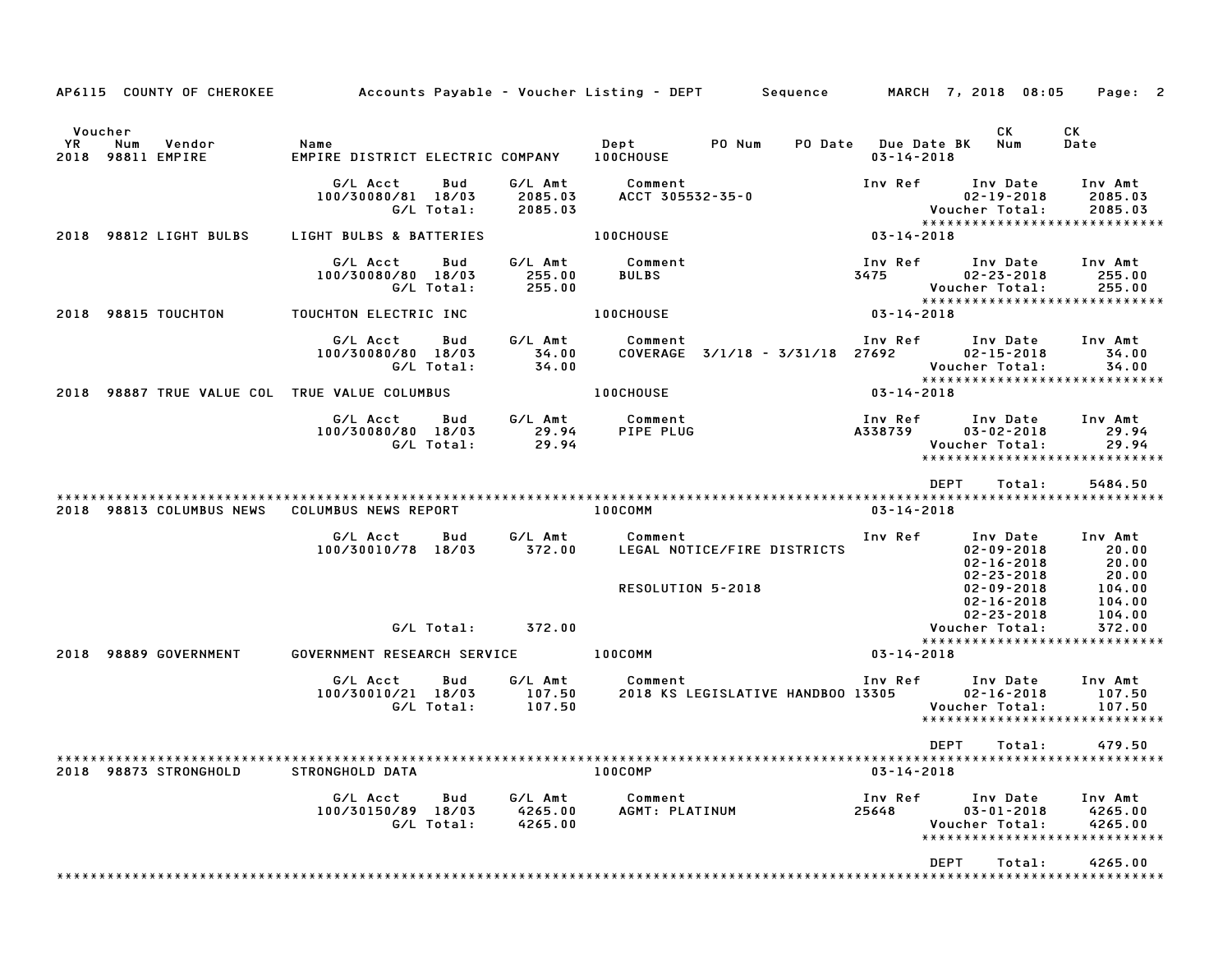|    |         |                        |                                                                                |                   |                                    |                                                            |                                                                                     |                                          |                                                                      | AP6115 COUNTY OF CHEROKEE Accounts Payable - Voucher Listing - DEPT Sequence MARCH 7, 2018 08:05 Page: 3 |
|----|---------|------------------------|--------------------------------------------------------------------------------|-------------------|------------------------------------|------------------------------------------------------------|-------------------------------------------------------------------------------------|------------------------------------------|----------------------------------------------------------------------|----------------------------------------------------------------------------------------------------------|
|    | Voucher |                        |                                                                                |                   |                                    |                                                            |                                                                                     |                                          | CK                                                                   | CK                                                                                                       |
| YR | Num     | Vendor                 | Name<br>2018 98877 ADVANTAGE COMP ADVANTAGE COMPUTER ENTERPRISES INC 100DCOURT |                   |                                    | Dept PONum                                                 |                                                                                     | $03 - 14 - 2018$                         | PO Date Due Date BK Num                                              | Date                                                                                                     |
|    |         |                        | G/L Acct<br>100/30070/89 18/03                                                 | Bud               | G/L Amt<br>1385.75                 | Comment                                                    | ANNUAL SOFTWARE ASSURANCE<br>PATCH CABLE, SWITCH, TRAVEL 63239<br>RETAINER CONTRACT | Inv Ref<br>63181                         | Inv Date<br>$02 - 13 - 2018$<br>$02 - 13 - 2018$                     | Inv Amt<br>894.00<br>454.25                                                                              |
|    |         |                        |                                                                                |                   | G/L Total: 1385.75                 |                                                            | RETAINER CONTRACT                                                                   | 63319                                    | $02 - 20 - 2018$<br>Voucher Total:                                   | 37.50<br>1385.75<br>*****************************                                                        |
|    |         | 2018 98802 CURE, K     | KEVIN T CURE                                                                   |                   |                                    | 100DCOURT                                                  |                                                                                     | $03 - 14 - 2018$                         |                                                                      |                                                                                                          |
|    |         |                        | G/L Acct<br>100/30070/89 18/03                                                 | Bud<br>G/L Total: | G/L Amt<br>2750.00<br>2750.00      | Comment                                                    | MONTHLY ATTY/CO CONTRACT                                                            |                                          | Inv Ref      Inv Date<br>$03 - 01 - 2018$<br>Voucher Total:          | Inv Amt<br>2750.00<br>2750.00                                                                            |
|    |         | 2018 98878 ETTINGERS   | ETTINGER'S OFFICE SUPPLY                                                       |                   |                                    | 100DCOURT                                                  |                                                                                     | $03 - 14 - 2018$                         |                                                                      |                                                                                                          |
|    |         |                        | G/L Acct<br>100/30070/21 18/03                                                 | Bud               | G/L Amt<br>640.09                  | Comment<br><b>TONER</b><br><b>ENVELOPES</b>                |                                                                                     | Inv Ref<br>5010801<br>5014820            | Inv Date<br>$02 - 16 - 2018$<br>$02 - 26 - 2018$                     | Inv Amt<br>236.99<br>403.10                                                                              |
|    |         |                        |                                                                                | G/L Total:        | 640.09                             |                                                            |                                                                                     |                                          | Voucher Total:                                                       | 640.09<br>*****************************                                                                  |
|    |         | 2018 98803 GAYOSO, C   | <b>CANDACE BREWSTER GAYOSO</b>                                                 |                   |                                    | 100DCOURT                                                  |                                                                                     | $03 - 14 - 2018$                         |                                                                      |                                                                                                          |
|    |         |                        | G/L Acct<br>100/30070/89 18/03                                                 | Bud<br>G/L Total: | G/L Amt<br>2750.00<br>2750.00      | Comment                                                    | MONTHLY ATTY/CO CONTRACT                                                            |                                          | Inv Ref Inv Date<br>$03 - 01 - 2018$<br><b>Voucher Total:</b>        | Inv Amt<br>2750.00<br>2750.00                                                                            |
|    |         | 2018 98804 MCELROY, T  | TIANA MCELROY                                                                  |                   |                                    | 100DCOURT                                                  |                                                                                     | $03 - 14 - 2018$                         |                                                                      | ******************************                                                                           |
|    |         |                        | G/L Acct<br>100/30070/89 18/03                                                 | Bud<br>G/L Total: | G/L Amt<br>2750.00<br>2750.00      | Comment                                                    | MONTHLY ATTY/CO CONTRACT                                                            |                                          | Inv Ref Inv Date<br>$03 - 01 - 2018$<br>Voucher Total:               | Inv Amt<br>2750.00<br>2750.00                                                                            |
|    |         | 2018 98805 STEELE, D   | DOUGLAS ROPER STEELE                                                           |                   |                                    | 100DCOURT                                                  |                                                                                     | 03-14-2018                               |                                                                      | *****************************                                                                            |
|    |         |                        | G/L Acct<br>100/30070/89 18/03                                                 | Bud<br>G/L Total: | 2750.00<br>2750.00                 | G/L Amt Comment                                            | MONTHLY ATTY/CO CONTRACT                                                            |                                          | Inv Ref Inv Date<br>$03 - 01 - 2018$<br>Voucher Total:               | Inv Amt<br>2750.00<br>2750.00                                                                            |
|    |         | 2018 98879 US CELLULAR | US CELLULAR                                                                    |                   |                                    | 100DCOURT                                                  |                                                                                     | $03 - 14 - 2018$                         |                                                                      | *****************************                                                                            |
|    |         |                        | G/L Acct<br>100/30070/84 18/03                                                 | Bud<br>G/L Total: | G/L Amt<br>42.44<br>42.44          | Comment                                                    | ACCT 558976541                                                                      | Inv Ref<br>0235838982                    | Inv Date<br>$02 - 20 - 2018$<br>Voucher Total:                       | Inv Amt<br>42.44<br>42.44<br>*****************************                                               |
|    |         |                        |                                                                                |                   |                                    |                                                            |                                                                                     |                                          | DEPT                                                                 | Total:<br>13068.28                                                                                       |
|    |         | 2018 98916 ETTINGERS   | ETTINGER'S OFFICE SUPPLY                                                       |                   |                                    | 100DEPT OFF                                                |                                                                                     | $03 - 14 - 2018$                         |                                                                      |                                                                                                          |
|    |         |                        | G/L Acct<br>100/30330/31 18/03<br>100/30330/23 18/03<br>100/30330/26 18/03     | Bud               | G/L Amt<br>29.99<br>45.48<br>98.97 | Comment<br>TRASH BAGS<br><b>PAPER</b><br><b>NAME PLATE</b> |                                                                                     | Inv Ref<br>5016690<br>5016790<br>5016830 | Inv Date<br>$02 - 28 - 2018$<br>$02 - 28 - 2018$<br>$02 - 28 - 2018$ | Inv Amt<br>29.99<br>32.99<br>12.49                                                                       |
|    |         |                        |                                                                                | G/L Total:        | 174.44                             | <b>PAPER</b>                                               |                                                                                     | 5016680                                  | $02 - 28 - 2018$<br>Voucher Total:                                   | 98.97<br>174.44<br>*****************************                                                         |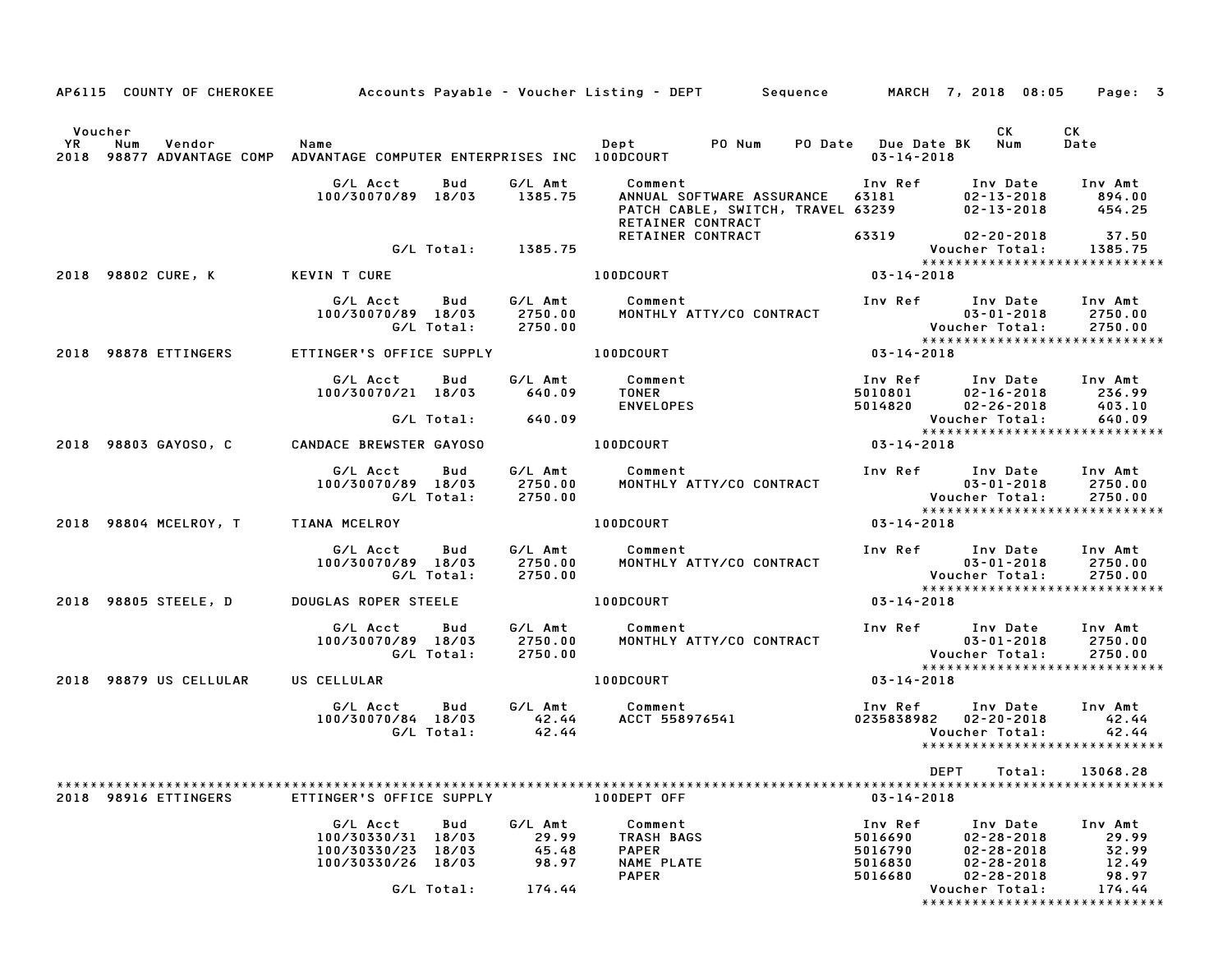| AP6115 COUNTY OF CHEROKEE                                                               |                                                     |                               | Accounts Payable – Voucher Listing – DEPT         Sequence |                                         | MARCH 7, 2018 08:05                                                                   | Page: 4                       |
|-----------------------------------------------------------------------------------------|-----------------------------------------------------|-------------------------------|------------------------------------------------------------|-----------------------------------------|---------------------------------------------------------------------------------------|-------------------------------|
| Voucher<br><b>YR</b><br>Num<br>Vendor<br>2018 98818 FOUR STATE PRIN FOUR STATE PRINTING | Name                                                |                               | Dept<br>PO Num<br>100DEPT OFF                              | PO Date Due Date BK<br>$03 - 14 - 2018$ | CK<br>Num                                                                             | СK<br>Date                    |
|                                                                                         | G/L Acct<br>Bud<br>100/30330/23 18/03<br>G/L Total: | G/L Amt<br>25.50<br>25.50     | Comment<br>NOTARY STAMP                                    | Inv Ref<br>100017                       | Inv Date<br>$12 - 26 - 2017$<br>Voucher Total:<br>*****************************       | Inv Amt<br>25.50<br>25.50     |
| 2018 98814 TONER                                                                        | TONER CONNECTION                                    |                               | 100DEPT OFF                                                | $03 - 14 - 2018$                        |                                                                                       |                               |
|                                                                                         | Bud<br>G/L Acct<br>100/30330/23 18/03<br>G/L Total: | G/L Amt<br>375.90<br>375.90   | Comment<br>TONER CARTRIDGES                                | Inv Ref<br>31437                        | Inv Date<br>$02 - 09 - 2018$<br>Voucher Total:<br>*****************************       | Inv Amt<br>375.90<br>375.90   |
|                                                                                         |                                                     |                               |                                                            | <b>DEPT</b>                             | Total:                                                                                | 575.84                        |
| 2018 98886 HEARTLAND                                                                    | HEARTLAND ELECTRIC COOPERATIVE INC 100E/P           |                               |                                                            | $03 - 14 - 2018$                        |                                                                                       |                               |
|                                                                                         | G/L Acct<br>Bud<br>100/30090/89 18/03<br>G/L Total: | G/L Amt<br>43.00<br>43.00     | Comment<br>ACCT 50891200                                   | Inv Ref                                 | Inv Date<br>STORM SIREN 03-01-2018<br>Voucher Total:<br>***************************** | Inv Amt<br>43.00<br>43.00     |
|                                                                                         |                                                     |                               |                                                            | <b>DEPT</b>                             | Total:                                                                                | 43.00                         |
| 2018 98797 GENEOLOGY                                                                    | <b>CCKG-H SOCIETY INC</b>                           |                               | 100GENEOLOGY                                               | $03 - 14 - 2018$                        |                                                                                       |                               |
|                                                                                         | G/L Acct<br>Bud<br>100/30180/89 18/03<br>G/L Total: | G/L Amt<br>2000.00<br>2000.00 | Comment<br>QUARTERLY DISTRIBUTION                          | Inv Ref                                 | Inv Date<br>$03 - 01 - 2018$<br>Voucher Total:<br>*****************************       | Inv Amt<br>2000.00<br>2000.00 |
|                                                                                         |                                                     |                               |                                                            | <b>DEPT</b>                             | Total:                                                                                | 2000.00                       |
| 2018 98922 BILKE, B                                                                     | <b>BARBARA S BILKE</b>                              |                               | 100REGOFDEED                                               | $03 - 14 - 2018$                        |                                                                                       |                               |
|                                                                                         | G/L Acct<br>Bud<br>100/30050/73 18/03<br>G/L Total: | G/L Amt<br>33.58<br>33.58     | Comment<br>MILEAGE/JOPLIN                                  | Inv Ref                                 | Inv Date<br>$03 - 05 - 2108$<br>Voucher Total:<br>*****************************       | Inv Amt<br>33.58<br>33.58     |
|                                                                                         |                                                     |                               |                                                            | <b>DEPT</b>                             | Total:                                                                                | 33.58                         |
| 2018 98855 ARMSCOR                                                                      | ARMSCOR CARTRIDGE INCORPORATED                      |                               | <b>100SHERIFF</b>                                          | $03 - 14 - 2018$                        |                                                                                       |                               |
|                                                                                         | G/L Acct<br>Bud<br>100/30060/22 18/03<br>G/L Total: | G/L Amt<br>2390.00<br>2390.00 | Comment<br>AMMUNITION                                      | Inv Ref<br>8787                         | Inv Date<br>$02 - 16 - 2018$<br>Voucher Total:<br>*****************************       | Inv Amt<br>2390.00<br>2390.00 |
| 2018 98856 BERNARD                                                                      | BERNARD FOOD INDUSTRIES INC                         |                               | <b>100SHERIFF</b>                                          | $03 - 14 - 2018$                        |                                                                                       |                               |
|                                                                                         | G/L Acct<br>Bud<br>100/30060/32 18/03<br>G/L Total: | G/L Amt<br>204.00<br>204.00   | Comment<br><b>BEV BASES</b>                                | Inv Ref<br>00795539                     | Inv Date<br>$02 - 16 - 2018$<br>Voucher Total:<br>*****************************       | Inv Amt<br>204.00<br>204.00   |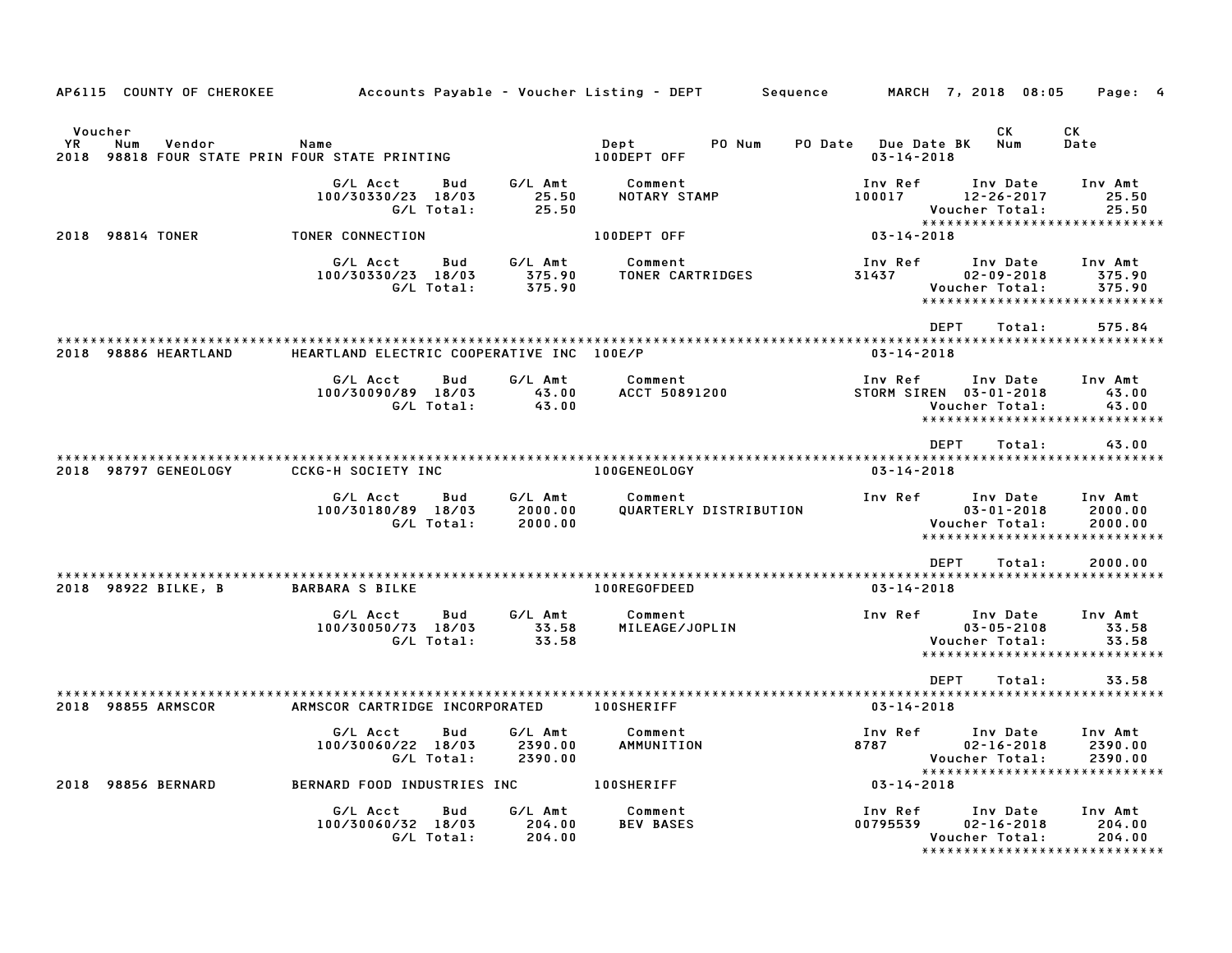|                      |                                               |                                                                                                       |                  |                                                 | AP6115 COUNTY OF CHEROKEE Accounts Payable - Voucher Listing - DEPT Sequence MARCH 7, 2018 08:05                                                                                                                                                                        | Page: 5                            |
|----------------------|-----------------------------------------------|-------------------------------------------------------------------------------------------------------|------------------|-------------------------------------------------|-------------------------------------------------------------------------------------------------------------------------------------------------------------------------------------------------------------------------------------------------------------------------|------------------------------------|
| Voucher<br><b>YR</b> | Num Vendor Name<br>2018 98857 BUTCH           |                                                                                                       |                  |                                                 | CK                                                                                                                                                                                                                                                                      | <b>CK</b><br>Date                  |
|                      |                                               |                                                                                                       |                  |                                                 | 6/L Acct Bud G/L Amt Comment Inv Ref Inv Date<br>100/30060/80 18/03 75.00 MONTHLY SPRAY 17267670 02-26-2018<br>6/L Total: 75.00 100SHERIFF 1003-14-2018<br>100SHERIFF 100SHERIFF 123-14-2018                                                                            | Inv Date Inv Amt<br>75.00<br>75.00 |
|                      | 2018 98858 CDL CDL ELECTRIC                   |                                                                                                       |                  |                                                 |                                                                                                                                                                                                                                                                         |                                    |
|                      |                                               | G/L Acct Bud G/L Amt Comment<br>100/30060/80 18/03 150.00 RTU #9 NO<br>G/L Total: 150.00              |                  |                                                 | Inv Ref      Inv Date     Inv Amt<br>COMMENT<br>RTU #9 NOT HEATING W74076<br>02-21-2018<br>Voucher Total:                                                                                                                                                               | 150.00<br>150.00                   |
|                      | 2018 98859 CINTAS 0855                        | CINTAS CORP <b>COMP</b>                                                                               |                  | <b>100SHERIFF</b>                               | 0.00 Voucher Total: 150<br>******************************<br>03-14-2018                                                                                                                                                                                                 |                                    |
|                      |                                               | G/L Acct Bud G/L Amt Comment<br>100/30060/21 18/03 142.34 GLOVES, BAT<br>18/03                        |                  |                                                 | Comment<br>GLOVES, BATTERIES<br>GLOVES BATTERIES 8403533890 02-09-2018 95.39<br>GLOVES 8403547188 02-23-2018 46.95<br>Voucher Total: 142.34<br>SHERIFF 03-14-2018<br>142.34<br>142.34                                                                                   |                                    |
|                      |                                               | 2018 98860 CITY TELE CITY TELE COIN COMPANY INC <b>100SHERIFF</b>                                     |                  |                                                 |                                                                                                                                                                                                                                                                         |                                    |
|                      |                                               | G/L Acct<br>Bud<br>060/37 18/03 2000.00<br>G/L Total: 2000.00<br>100/30060/37 18/03                   |                  | G/L Amt Comment<br>2000.00 CALLING (            | Voucher Total:<br>******************************                                                                                                                                                                                                                        | 2000.00<br>2000.00                 |
|                      | 2018 98927 COL TEL                            | COLUMBUS TELEPHONE COMPANY <b>100SHERIFF</b>                                                          |                  |                                                 | $03 - 14 - 2018$                                                                                                                                                                                                                                                        |                                    |
|                      |                                               | G/L Acct  Bud  G/L Amt  Comment<br>100/30060/74 18/03  1612.18  ACCT  2963<br>G/L Total: 1612.18      |                  | <b>ACCT 2963</b>                                | *****************************                                                                                                                                                                                                                                           | 1612.18<br>1612.18                 |
|                      | 2018 98907 COLUMBUS                           | CITY OF COLUMBUS                                                                                      |                  | <b>100SHERIFF</b>                               | $03 - 14 - 2018$                                                                                                                                                                                                                                                        |                                    |
|                      |                                               | G/L Acct<br>100/30060/72 18/03<br>G/L Total:                                                          | 110.00           | Bud G/L Amt Comment<br>18/03 110.00 ACCT 09-524 | Comment<br>ACCT 09-52410-01<br>ACCT 09-52410-01<br>ACCT 09-52410-01<br>COMERIFF<br>COMERIFF<br>COMERIFF<br>COMERIFF<br>COMERIFF<br>COMERIFF<br>COMERIFF<br>COMERIFF<br>COMERIFF<br>COMERIFF<br>COMERIFF<br>COMERIFF<br>COMERIFF<br>COMERIFF<br>COMERIFF<br>COMERIFF<br> |                                    |
|                      | 2018 98912 COLUMBUS POSTMA POSTMASTER GENERAL |                                                                                                       |                  | 100SHERIFF                                      |                                                                                                                                                                                                                                                                         |                                    |
|                      |                                               | G/L Acct<br>100/30060/83 18/03<br>G/L Total:                                                          | 144.00<br>144.00 |                                                 | ******************************                                                                                                                                                                                                                                          | 144.00<br>144.00                   |
|                      |                                               | 2018 98908 CONSOLIDATED CO CONSOLIDATED CORRECTIONAL FOOD SERV 100SHERIFF                             |                  |                                                 |                                                                                                                                                                                                                                                                         |                                    |
|                      |                                               | G/L Total:                                                                                            | 11132.26         |                                                 | Inv Ref      Inv Date     Inv Amt<br>G/L Acct Bud G/L Amt Comment Inv Ref Inv Date<br>1902/30060/32 18/03 11132.26 INMATE MEALS 19022118 02-28-2018<br>Voucher Total:<br>******************************                                                                 | 11132.26<br>11132.26               |
|                      |                                               | 2018 98928 CRAW KAN TELEPH CRAW-KAN TELEPHONE COOPERATIVE INC 100SHERIFF                              |                  |                                                 | $03 - 14 - 2018$                                                                                                                                                                                                                                                        |                                    |
|                      |                                               | G/L Acct Bud G/L Amt Comment<br>100/30060/74 18/03 36.47 ACCT 121787<br>G/L Total: 2007<br>G/L Total: | 36.47            | ACCT 121787                                     | Inv Ref Inv Date Inv Amt<br>$03 - 01 - 2018$<br>Voucher Total:<br>******************************                                                                                                                                                                        | 36.47<br>36.47                     |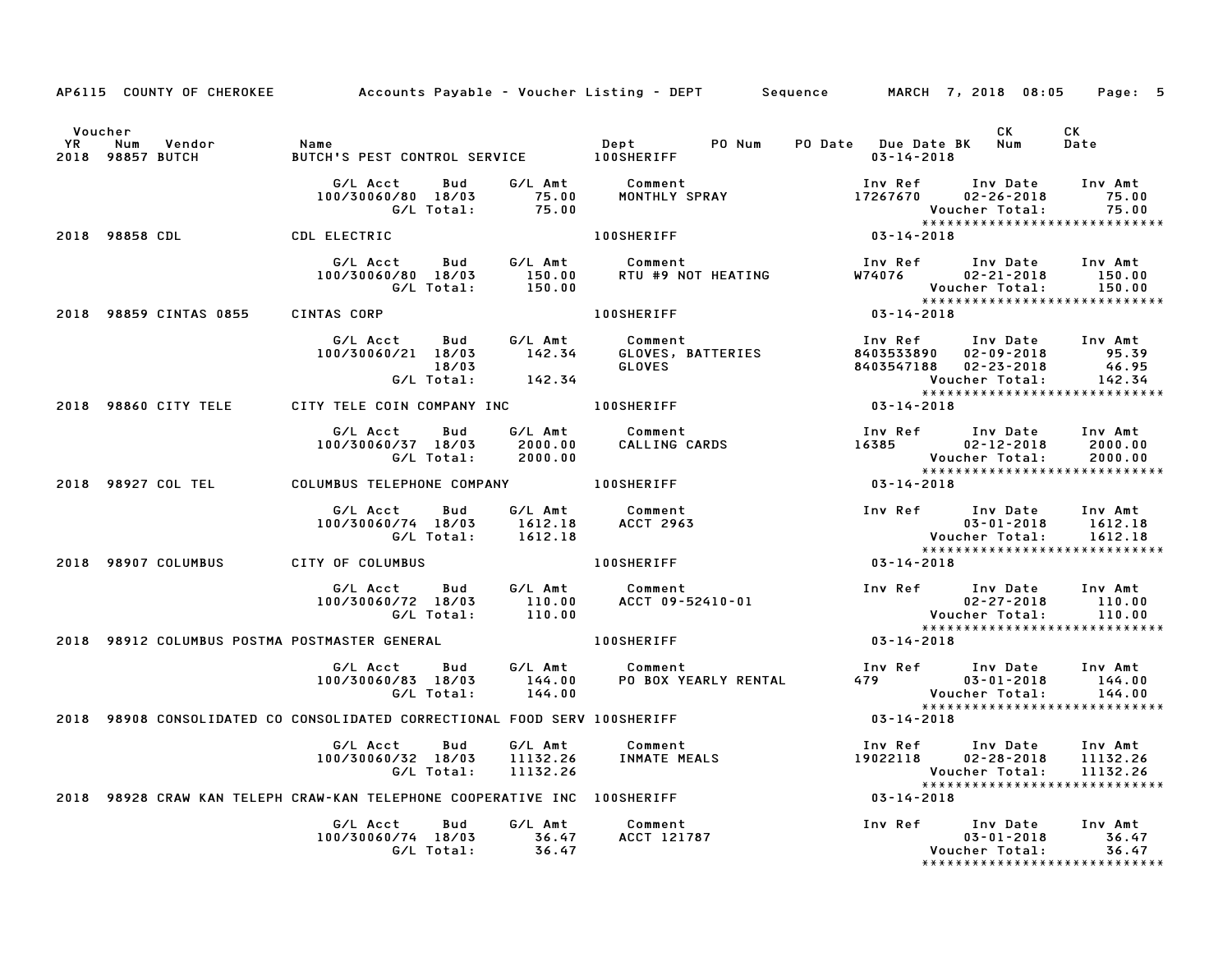|         |                          |                                                                                               |            |                          | AP6115 COUNTY OF CHEROKEE Accounts Payable - Voucher Listing - DEPT Sequence MARCH 7, 2018 08:05 Page: 6                                                                         |                  |                                                                                                                             |                                       |
|---------|--------------------------|-----------------------------------------------------------------------------------------------|------------|--------------------------|----------------------------------------------------------------------------------------------------------------------------------------------------------------------------------|------------------|-----------------------------------------------------------------------------------------------------------------------------|---------------------------------------|
| Voucher |                          |                                                                                               |            |                          |                                                                                                                                                                                  |                  | CK                                                                                                                          | CK<br>Date                            |
|         |                          | G/L Acct Bud G/L Amt Comment<br>100/30060/32 18/03 14.05 REIMB/KIT                            |            | G/L Total: 14.05         | Comment Inv Ref Inv Date Inv Amt Comment<br>REIMB/KITCHEN ITEMS 03-05-2018 14.05<br>Voucher Total: 14.05<br>XXXXXXXXXXXXXXXXXXXXXXXXXXXXX                                        |                  |                                                                                                                             |                                       |
|         |                          | 2018 98861 DIRECT BENEFIT DIRECT BENEFIT SOLUTIONS 100SHERIFF                                 |            |                          |                                                                                                                                                                                  | $03 - 14 - 2018$ |                                                                                                                             |                                       |
|         |                          | G/L Acct Bud<br>100/30060/86 18/03                                                            |            | G/L Total:       1266.15 | G/L Amt          Comment<br>1266.15      INMATE PRESCRIPTIONS                                                                                                                    |                  | Inv Ref      Inv Date     Inv Amt<br>2016240  02-20-2018  1266.15<br>Voucher Total: 1266.15<br>**************************** |                                       |
|         |                          | 2018 98929 EVANS                    EVAN'S HEALTH MART DRUG                        100SHERIFF |            |                          |                                                                                                                                                                                  | $03 - 14 - 2018$ |                                                                                                                             |                                       |
|         |                          |                                                                                               |            |                          | G/L Acct  Bud  G/L Amt  Comment<br>100/30060/86 18/03  94.42  INMATE MEDICINES<br>G/L Total:  94.42                                                                              |                  | Inv Ref Inv Date Inv Amt<br>02-28-2018 94.42<br>Voucher Total: 94.42<br>******************************                      | 02–28–2018 94.42<br>cher Total: 94.42 |
|         |                          | 2018 98862 FOUR STATE PRIN FOUR STATE PRINTING THE RESIDENCE RESIDENCE.                       |            |                          |                                                                                                                                                                                  | $03 - 14 - 2018$ |                                                                                                                             |                                       |
|         |                          |                                                                                               |            |                          | G/L Acct Bud G/L Amt Comment Inv Ref Inv Date Inv Amt<br>100/30060/76 18/03 25.50 NOTARY STAMP/HAVERFIELD 100044 02–16–2018 25.50<br>G/L Total: 25.50 25.50 Woucher Total: 25.50 |                  | Voucher Total: 25.50<br>****************************                                                                        |                                       |
|         |                          | 2018 98909 HENRY KRAFT HENRY KRAFT INC                                                        |            |                          | 100SHERIFF                                                                                                                                                                       | $03 - 14 - 2018$ |                                                                                                                             |                                       |
|         |                          | 100/30060/40 18/03 565.50                                                                     |            |                          | Comment                          Inv Ref     Inv Date    Inv Amt<br>LINERS, DETERGENT, T/TISSUE 259522       03-01-2018     565.50<br>G/L Acct Bud G/L Amt Comment               |                  |                                                                                                                             |                                       |
|         | 2018 98863 HERRON, R     |                                                                                               |            | G/L Total: 565.50        | ROBERT D HERRON JR. D.D.S.P.A. 100SHERIFF 403-14-2018                                                                                                                            |                  |                                                                                                                             |                                       |
|         |                          |                                                                                               |            |                          | G/L Acct Bud G/L Amt Comment 100/30060/86 18/03 112.00<br>100/30060/86 18/03 112.00 INMATEMEDICAL 100/30060/86 18/03 112.00<br>112.00 C/L Total: 112.00 12.00                    |                  | 02-22-2018 112.00<br>Voucher Total: 112.00<br>*****************************                                                 |                                       |
|         | 2018 98911 KANSAS MED    | KANSAS MEDICAL SUPPLY 100SHERIFF                                                              |            |                          |                                                                                                                                                                                  | $03 - 14 - 2018$ |                                                                                                                             |                                       |
|         |                          |                                                                                               |            |                          | G/L Acct Bud G/L Amt Comment<br>100/30060/86 18/03 15.88 INMATE MEDICAL SUPPLIES<br>G/L Total: 15.88                                                                             |                  | Inv Ref Inv Date Inv Amt<br>001840 03-02-2018 15.88<br>Voucher Total: 15.88<br>******************************               |                                       |
|         | 2018 98864 KS SECRETARY  |                                                                                               |            |                          | KANSAS SECRETARY OF STATE 100SHERIFF                                                                                                                                             | $03 - 14 - 2018$ |                                                                                                                             |                                       |
|         |                          | G/L Acct Bud                                                                                  | G/L Total: | 25.00                    | $G/L$ Amt Comment<br>100/30060/76 18/03    25.00   NOTARY/JESSE 0 HAVERFIELD         03-05-2018    25.00                                                                         |                  | Inv Ref      Inv Date     Inv Amt<br>Voucher Total: 25.00<br>******************************                                 |                                       |
|         | 2018 98930 MANZER FAMILY | MANZER FAMILY MEDICINE                                                                        |            |                          | <b>100SHERIFF</b>                                                                                                                                                                | $03 - 14 - 2018$ |                                                                                                                             |                                       |
|         |                          | G/L Acct<br>100/30060/86 18/03                                                                | Bud        | G/L Amt<br>4850.00       | Comment<br>INMATES SEEN/LAB WORK<br>MONTHLY FEE                                                                                                                                  | Inv Ref          | Inv Date<br>$02 - 28 - 2018$                                                                                                | Inv Amt<br>4850.00                    |
|         |                          |                                                                                               | G/L Total: | 4850.00                  |                                                                                                                                                                                  |                  | Voucher Total:<br>*****************************                                                                             | 4850.00                               |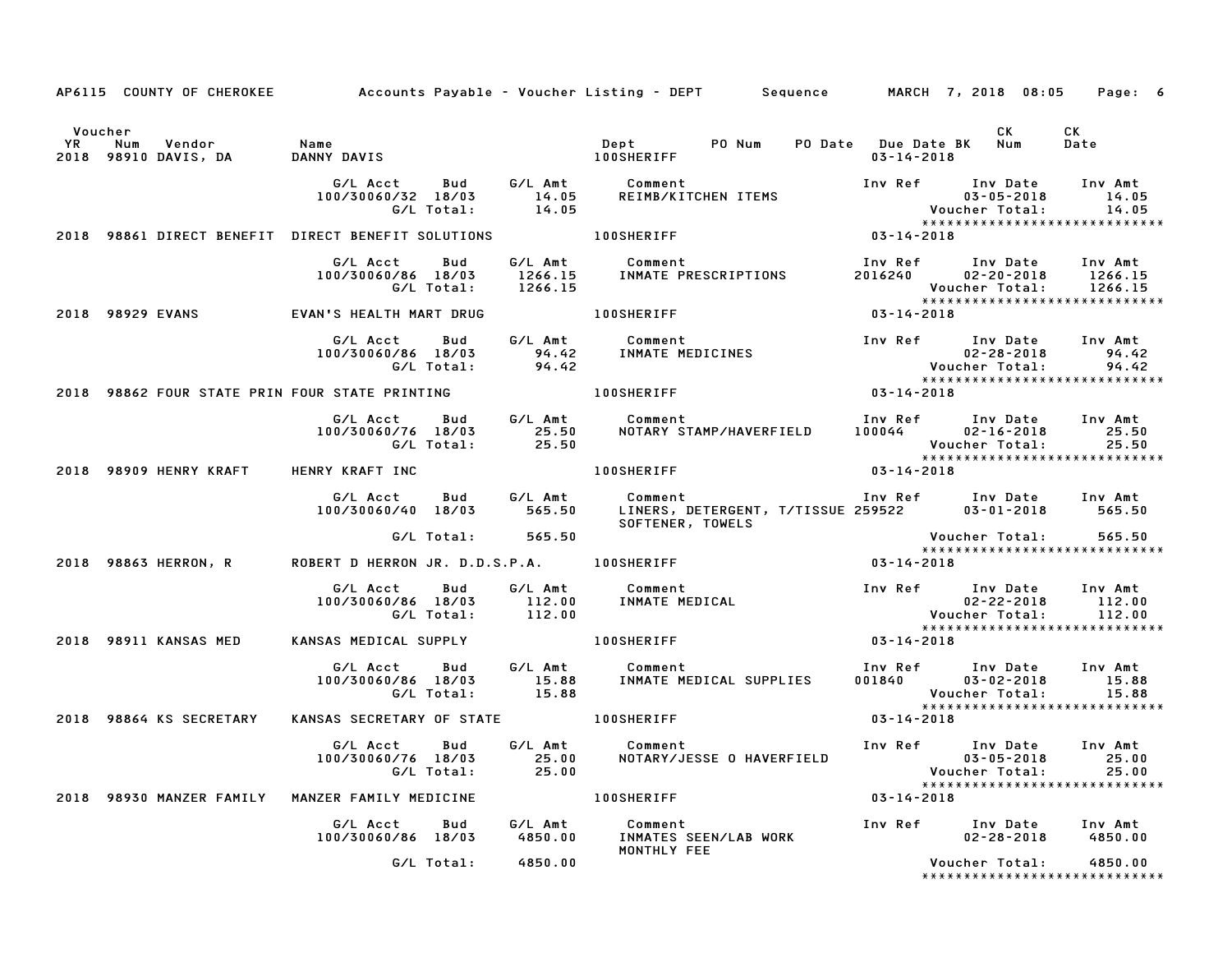|         | AP6115 COUNTY OF CHEROKEE Accounts Payable - Voucher Listing - DEPT Sequence MARCH 7, 2018 08:05 Page: 7                                                                                                                      |                                                                                                                                                                                                                                         |                                                                                                                                                                                                                                                          |                                                                              |            |
|---------|-------------------------------------------------------------------------------------------------------------------------------------------------------------------------------------------------------------------------------|-----------------------------------------------------------------------------------------------------------------------------------------------------------------------------------------------------------------------------------------|----------------------------------------------------------------------------------------------------------------------------------------------------------------------------------------------------------------------------------------------------------|------------------------------------------------------------------------------|------------|
| Voucher |                                                                                                                                                                                                                               |                                                                                                                                                                                                                                         |                                                                                                                                                                                                                                                          | <b>CK</b>                                                                    | CK<br>Date |
|         |                                                                                                                                                                                                                               |                                                                                                                                                                                                                                         |                                                                                                                                                                                                                                                          |                                                                              |            |
|         | 2018 98816 NATALINIS NATALINI'S AUTOMOTIVE TO A LOOSHERIFF                                                                                                                                                                    |                                                                                                                                                                                                                                         | Voucher Total: 29.00<br>*****************************<br>03-14-2018                                                                                                                                                                                      |                                                                              |            |
|         | G/L Acct Bud G/L Amt Comment<br>100/30060/25 18/03 264.74 VALVE<br>18/03 AIR FILTER<br>18/03                                                                                                                                  |                                                                                                                                                                                                                                         | 011 FILTER<br>NALVE<br>COMMENTER AIR FILTER<br>AIR FILTER<br>DIL FILTER<br>SATTERY<br>OIL FILTER 661354<br>OIL FILTER 661354<br>OIL FILTER 661355<br>OIL FILTER 661587<br>OIL FILTER 661587<br>OIL FILTER 661587<br>OIL FILTER 661861<br>OIL FILTER 6618 |                                                                              |            |
|         | G/L Total: 264.74                                                                                                                                                                                                             |                                                                                                                                                                                                                                         | Voucher Total: 264.74<br>****************************                                                                                                                                                                                                    |                                                                              |            |
|         |                                                                                                                                                                                                                               |                                                                                                                                                                                                                                         |                                                                                                                                                                                                                                                          |                                                                              |            |
|         |                                                                                                                                                                                                                               | 6/LAcct Bud G/LAmt Comment Inv Ref Inv Date Inv Amt<br>100/30330/22 18/03 11.98 FLASH DRIVE, 1301118269 02–22–2018 11.98<br>100/30060/21 18/03 21.10 WIRELESS KEYBOARD 1301120104 02–23–2018 21.10<br>6/LTotal: 33.08 Voucher Total: 33 | VOUCNer lutai.<br>***************************                                                                                                                                                                                                            |                                                                              |            |
|         | 2018 98867 PRO SOLUTIONS PRO SOLUTIONS, LLC  and the set of the set of the set of the set of the set of the set of the set of the set of the set of the set of the set of the set of the set of the set of the set of the set |                                                                                                                                                                                                                                         |                                                                                                                                                                                                                                                          |                                                                              |            |
|         | G/L Acct  Bud  G/L Amt  Comment<br>100/30060/72 18/03  2170.80  GAS SALES<br>G/L Total: 2170.80                                                                                                                               | <b>GAS SALES</b>                                                                                                                                                                                                                        | Voucher Total: 2170.80<br>****************************                                                                                                                                                                                                   | Inv Ref       Inv Date     Inv Amt<br>201801314      02–21–2018      2170.80 |            |
|         | 2018 98868 SOUTHERN UNIFOR SOUTHERN UNIFORM & EQUIPMENT 100SHERIFF 7 2018 03-14-2018                                                                                                                                          |                                                                                                                                                                                                                                         |                                                                                                                                                                                                                                                          |                                                                              |            |
|         | G/L Acct  Bud  G/L Amt  Comment<br>100/30060/22 18/03  518.86  UNIFORMS<br>18/03<br>G/L Total: 518.86                                                                                                                         |                                                                                                                                                                                                                                         | Voucher Total:<br>****************<br>03-14-2018                                                                                                                                                                                                         | *****************************                                                | 518.86     |
|         | 2018 98869 TEEL TEEL INSURANCE AGENCY INC TOOSHERIFF                                                                                                                                                                          |                                                                                                                                                                                                                                         |                                                                                                                                                                                                                                                          |                                                                              |            |
|         | G/L Acct  Bud  G/L Amt  Comment<br>100/30060/76  18/03  100.00  NOTARY  BO<br>G/L Total:  100.00                                                                                                                              | NOTARY BOND                                                                                                                                                                                                                             |                                                                                                                                                                                                                                                          |                                                                              |            |
|         | 2018 98931 TOSHIBA   TOSHIBA FINANCIAL SERVICES   100SHERIFF                                                                                                                                                                  |                                                                                                                                                                                                                                         |                                                                                                                                                                                                                                                          |                                                                              |            |
|         |                                                                                                                                                                                                                               |                                                                                                                                                                                                                                         |                                                                                                                                                                                                                                                          |                                                                              |            |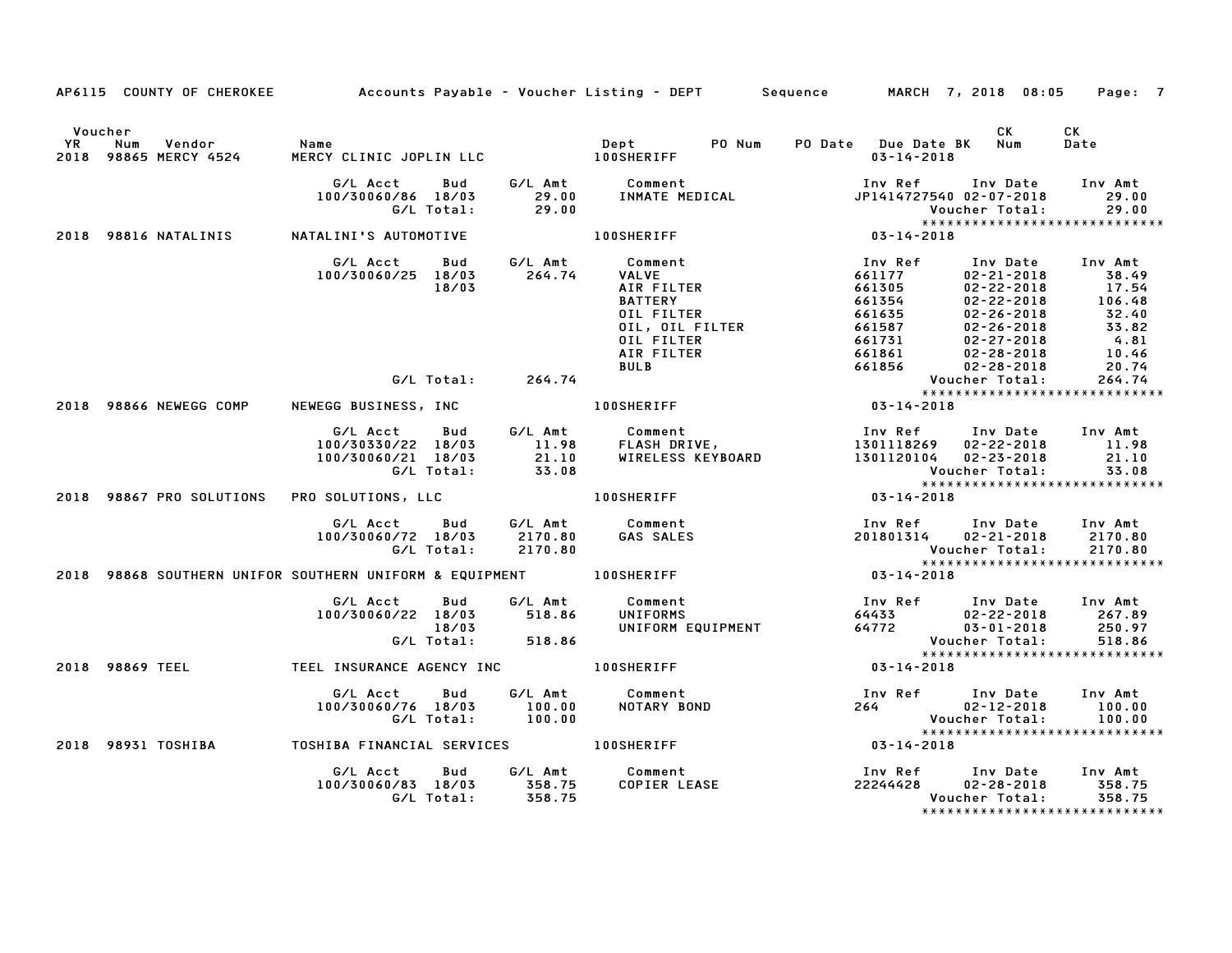| AP6115 COUNTY OF CHEROKEE               |                                                     |                               | Accounts Payable – Voucher Listing – DEPT         Sequence |                                        | MARCH 7, 2018 08:05                              | Page: 8                                                        |
|-----------------------------------------|-----------------------------------------------------|-------------------------------|------------------------------------------------------------|----------------------------------------|--------------------------------------------------|----------------------------------------------------------------|
| Voucher<br>YR.<br>Num<br>Vendor<br>2018 | Name<br>98870 TRUE VALUE COL TRUE VALUE COLUMBUS    |                               | PO Num<br>Dept<br>PO Date<br><b>100SHERIFF</b>             | <b>Due Date BK</b><br>$03 - 14 - 2018$ | СK<br>Num                                        | СK<br>Date                                                     |
|                                         | G/L Acct<br>Bud<br>100/30060/80 18/03<br>G/L Total: | G/L Amt<br>39.98<br>39.98     | Comment<br><b>FAST MELT</b>                                | Inv Ref<br>A337945                     | Inv Date<br>$02 - 21 - 2018$<br>Voucher Total:   | Inv Amt<br>39.98<br>39.98                                      |
| 2018 98872 TURNKEY                      | TURNKEY CORRECTIONS                                 |                               | <b>100SHERIFF</b>                                          | $03 - 14 - 2018$                       |                                                  | *****************************                                  |
|                                         | G/L Acct<br>Bud<br>100/30060/37 18/03<br>G/L Total: | G/L Amt<br>2103.98<br>2103.98 | Comment<br><b>CANTEEN SALES</b>                            | Inv Ref<br>114620180215 02-15-2018     | Inv Date<br>Voucher Total:                       | Inv Amt<br>2103.98<br>2103.98<br>***************************** |
|                                         |                                                     |                               |                                                            | <b>DEPT</b>                            | Total:                                           | 30583.94                                                       |
| 2018 98913 SEK RECYCLING                | SOUTHEAST KANSAS RECYCLING, INC                     |                               | 100SOLID                                                   | $03 - 14 - 2018$                       |                                                  |                                                                |
|                                         | G/L Acct<br>Bud<br>100/30500/02 18/03<br>G/L Total: | G/L Amt<br>1000.00<br>1000.00 | Comment<br>COLLECTION FEE/FEBRUARY                         | Inv Ref<br>44438                       | Inv Date<br>$03 - 02 - 2018$<br>Voucher Total:   | Inv Amt<br>1000.00<br>1000.00<br>***************************** |
|                                         |                                                     |                               |                                                            | <b>DEPT</b>                            | Total:                                           | 1000.00                                                        |
| 2018 98817 COLUMBUS NEWS                | COLUMBUS NEWS REPORT                                |                               | 100TREAS                                                   | $03 - 14 - 2018$                       |                                                  |                                                                |
|                                         | G/L Acct<br>Bud<br>100/30030/78 18/03<br>G/L Total: | G/L Amt<br>138.00<br>138.00   | Comment<br>LEGAL NOTICE/QTRLY REPORT                       | Inv Ref<br>225                         | Inv Date<br>$02 - 21 - 2018$<br>Voucher Total:   | Inv Amt<br>138.00<br>138.00                                    |
| 2018 98918 KINGREY                      | KINGREY-KELLUM AGENCY INC                           |                               | <b>100TREAS</b>                                            | $03 - 14 - 2018$                       |                                                  | ****************************                                   |
|                                         | G/L Acct<br>Bud<br>100/30030/76 18/03               | G/L Amt<br>75.00              | Comment<br>NOTARY BOND<br>ST OF KS FILING FEE              | Inv Ref                                | Inv Date<br>$03 - 01 - 2018$                     | Inv Amt<br>75.00                                               |
|                                         | G/L Total:                                          | 75.00                         |                                                            |                                        | Voucher Total:                                   | 75.00<br>*****************************                         |
|                                         |                                                     |                               |                                                            | <b>DEPT</b>                            | Total:                                           | 213.00                                                         |
| 2018 98819 CORPORATE                    | <b>CORPORATE BUSINESS SYSTEMS</b>                   |                               | 103                                                        | $03 - 14 - 2018$                       |                                                  |                                                                |
|                                         | G/L Acct<br>Bud<br>103/30103/83 18/03<br>G/L Total: | G/L Amt<br>26.82<br>26.82     | Comment<br>CONTRACT CHARGES                                | Inv Ref<br>1704850                     | Inv Date<br>$02 - 18 - 2018$<br>Voucher Total:   | Inv Amt<br>26.82<br>26.82                                      |
| 2018 98820 OFFICE 0113                  | OFFICE DEPOT                                        |                               | 103                                                        | $03 - 14 - 2018$                       |                                                  | *****************************                                  |
|                                         | G/L Acct<br>Bud<br>103/30103/21<br>G/L Total:       | G/L Amt<br>8.99<br>8.99       | Comment<br>THERMAL 9 ROLL PK                               | Inv Ref<br>108645733001 02-19-2018     | Inv Date<br>Voucher Total:<br>****************** | Inv Amt<br>8.99<br>8.99<br>*************                       |
|                                         |                                                     |                               |                                                            | <b>DEPT</b>                            | Total:                                           | 35.81                                                          |
|                                         |                                                     |                               |                                                            |                                        |                                                  |                                                                |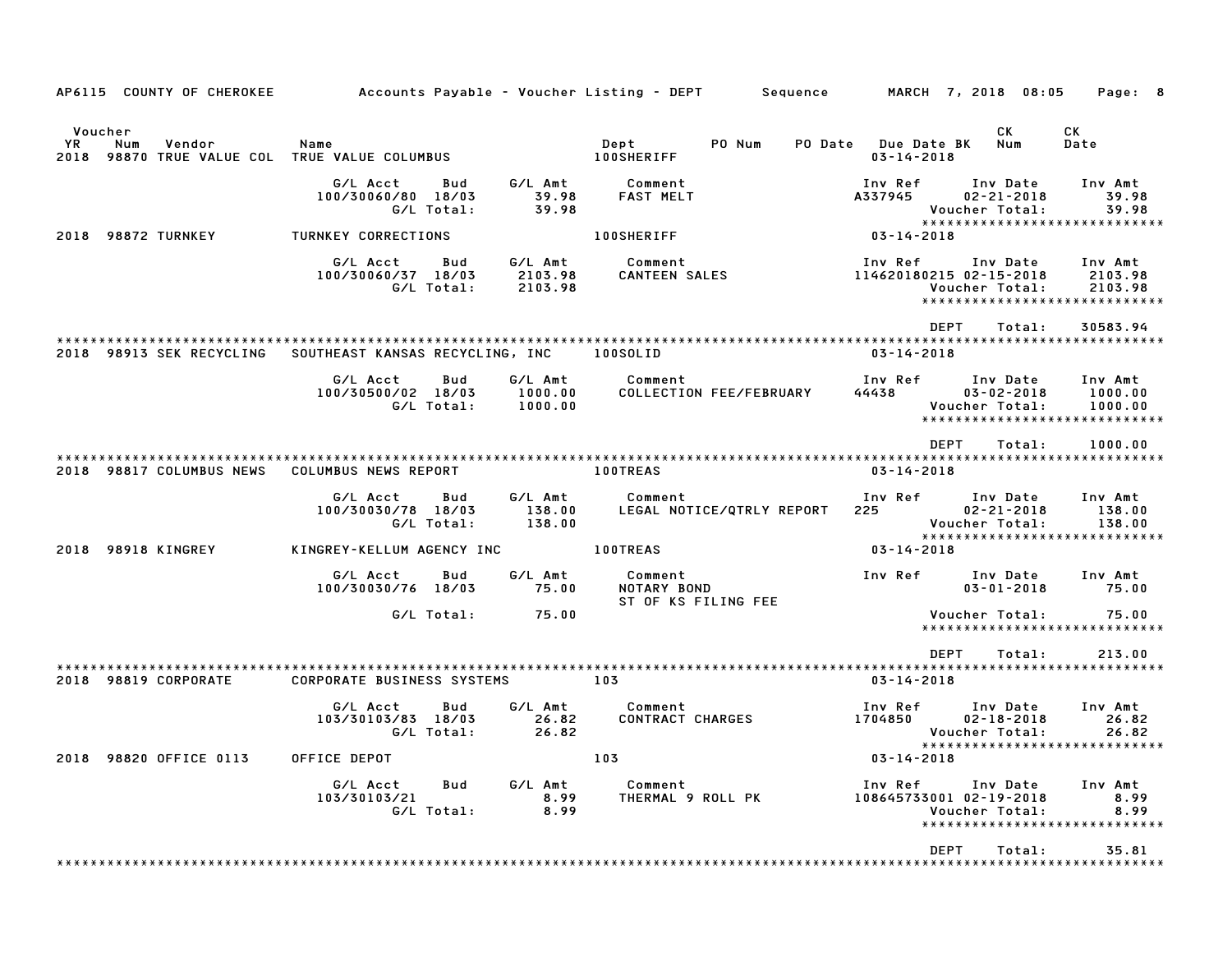|         |                                                    | AP6115 COUNTY OF CHEROKEE Accounts Payable - Voucher Listing - DEPT Sequence MARCH 7, 2018 08:05 Page: 9 |            |                   |                                                                                                                                                                                  |                            |                                   |                                                                                                                                    |                           |
|---------|----------------------------------------------------|----------------------------------------------------------------------------------------------------------|------------|-------------------|----------------------------------------------------------------------------------------------------------------------------------------------------------------------------------|----------------------------|-----------------------------------|------------------------------------------------------------------------------------------------------------------------------------|---------------------------|
| Voucher | است<br>2018 98871 APPLE APPLEMARKFT<br>APPLEMARKFT |                                                                                                          |            |                   |                                                                                                                                                                                  |                            | $03 - 14 - 2018$                  | <b>CK</b><br>PO Date Due Date BK Num                                                                                               | CK<br>Date                |
|         |                                                    | G/L Acct Bud<br>110/30110/42 18/03                                                                       | G/L Total: | 2.85              |                                                                                                                                                                                  |                            | 3607032                           | Inv Ref Inv Date<br>03-02-2018<br>Voucher Total: 2.85<br>****************************                                              | Inv Amt<br>2.85<br>2.85   |
|         | 2018 98838 BLEVINS                                 | BLEVINS ASPHALT CONSTRUCTION CO INC 110HWY                                                               |            |                   |                                                                                                                                                                                  |                            | Vouc<br>* * * *<br>14 - 2018 - 03 |                                                                                                                                    |                           |
|         |                                                    | 110/30110/34 18/03 361.26                                                                                |            |                   | G/L Acct - Bud - G/L Amt - Comment -<br>COLD MIX                                                                                                                                 |                            |                                   | Inv Ref      Inv Date     Inv Amt                                                                                                  |                           |
|         |                                                    |                                                                                                          |            | G/L Total: 361.26 |                                                                                                                                                                                  |                            |                                   |                                                                                                                                    |                           |
|         |                                                    | 2018 98935 CHEROKEE TREAS CHEROKEE COUNTY TREASURER 110HWY                                               |            |                   |                                                                                                                                                                                  |                            | $03 - 14 - 2018$                  |                                                                                                                                    |                           |
|         |                                                    | G/L Acct Bud<br>110/30110/79 18/03                                                                       |            | 28.75             | G/L Amt Comment<br><b>TAG</b>                                                                                                                                                    | MOBILE POWERWASH TRAILER   |                                   |                                                                                                                                    |                           |
|         |                                                    |                                                                                                          | G/L Total: | 28.75             |                                                                                                                                                                                  |                            |                                   | Voucher Total: 28.75                                                                                                               |                           |
|         | 2018 98850 CINTAS 0855                             | CINTAS CORP                                                                                              |            |                   | 110HWY                                                                                                                                                                           |                            | $03 - 14 - 2018$                  | *****************************                                                                                                      |                           |
|         |                                                    | G/L Acct Bud<br>110/30110/42 18/03                                                                       | G/L Total: |                   |                                                                                                                                                                                  |                            |                                   | Inv Ref Inv Date                                                                                                                   | Inv Amt<br>21.43<br>21.43 |
|         |                                                    | 2018 98849 CITY OF COLUMB CITY OF COLUMBUS THE RESERVENT RELATIONARY                                     |            |                   |                                                                                                                                                                                  |                            | 03-14-2018                        | *****************************                                                                                                      |                           |
|         |                                                    | G/L Acct Bud<br>110/30110/72 18/03                                                                       | G/L Total: | 110.00<br>110.00  | G/L Amt Comment<br>110.00 GARBAGE                                                                                                                                                | comment<br>GARBAGE         |                                   | Inv Ref Inv Date Inv Amt<br>08-88010-00 02-27-2018 110.00<br>Voucher Total:                                                        | 110.00                    |
|         |                                                    | 2018 98848 CK CO SPORTSMAN CHEROKEE COUNTY SPORTSMAN ASSN ______________________                         |            |                   |                                                                                                                                                                                  |                            | $03 - 14 - 2018$                  |                                                                                                                                    |                           |
|         |                                                    |                                                                                                          |            |                   | ⊌اس G/L Amt Comment Inv Ref Inv Date Inv Amt دری Data Comment Inv Ref Inv Date Inv Amt<br>1900.00 VEARLY PAYMENT FOR CLAY 1509-01-2018 1500.00<br>1900.00 Voucher Total: 1500.00 |                            |                                   |                                                                                                                                    | 1500.00<br>1500.00        |
|         | 2018 98835 CLEAN                                   | CLEAN THE UNIFORM CO JOPLIN 110HWY                                                                       |            |                   |                                                                                                                                                                                  |                            | $03 - 14 - 2018$                  |                                                                                                                                    |                           |
|         |                                                    | G/L Acct   Bud                                                                                           |            |                   | G/L Amt Comment<br>110/30110/42 18/03 80.88 MAT, AIR FRESH, SOAP<br>G/L Total: 80.88 MAT, AIR FRESH, SOAP                                                                        |                            |                                   | Inv Ref      Inv Date    Inv Amt<br>21264597      02–26–2018         80.88<br>Voucher Total: 80.88<br>**************************** | 80.88                     |
|         |                                                    | 2018 98923 COL TEL COLUMBUS TELEPHONE COMPANY 110HWY                                                     |            |                   |                                                                                                                                                                                  |                            | $03 - 14 - 2018$                  |                                                                                                                                    |                           |
|         |                                                    | G/L Acct<br>110/30110/72 18/03 222.92                                                                    | Bud        | G/L Total: 222.92 | G/L Amt Comment                                                                                                                                                                  | Comment<br>PHONE ACCT 2586 | 2586 700                          | Inv Ref      Inv Date     Inv Amt<br>03-01-2018<br>Voucher Total:<br>*****************************                                 | 222.92<br>222.92          |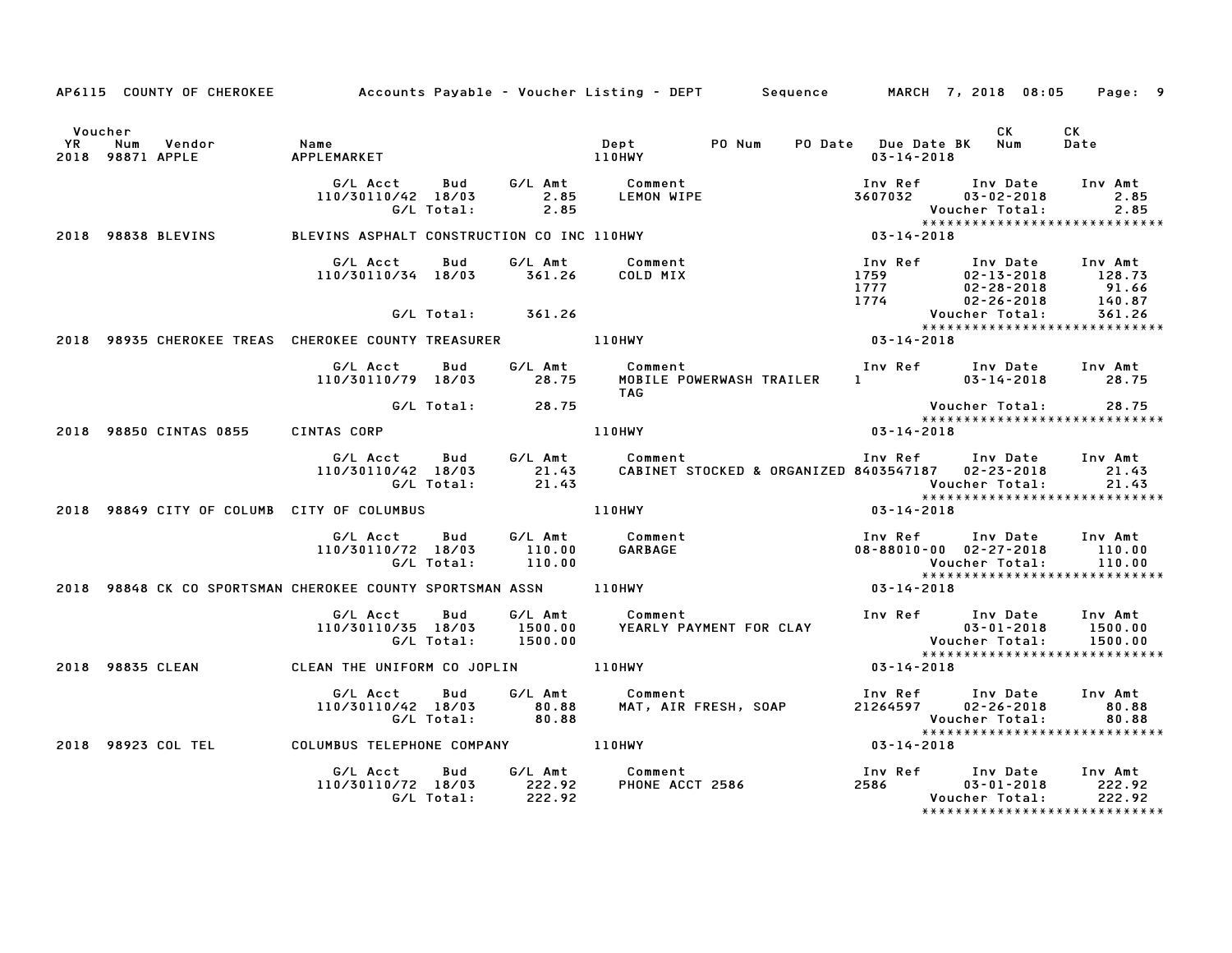|               |                                        |                                                                                                                |          |                                                                                                                                    | AP6115 COUNTY OF CHEROKEE Accounts Payable - Voucher Listing - DEPT Sequence MARCH 7, 2018 08:05                                                          | Page: 10                                 |
|---------------|----------------------------------------|----------------------------------------------------------------------------------------------------------------|----------|------------------------------------------------------------------------------------------------------------------------------------|-----------------------------------------------------------------------------------------------------------------------------------------------------------|------------------------------------------|
| Voucher<br>YR | Vendor<br>Num<br>2018 98841 COPY 65807 | Name<br>COPY PRODUCTS INC                                                                                      |          | PO Num<br><b>Dept</b><br><b>110HWY</b>                                                                                             | CK<br>PO Date Due Date BK Num<br>$03 - 14 - 2018$                                                                                                         | CK<br>Date                               |
|               |                                        | 110/30110/79 18/03<br>G/L Total:                                                                               | 3647.50  |                                                                                                                                    | Inv Ref Inv Date Inv Amt<br>225655 02–20–2018 3647.50<br>Voucher Total: 3647.50<br>******************************                                         |                                          |
|               |                                        | 2018 98832 FABICK JOHN FABICK TRACTOR CO                                                                       |          | 110HWY                                                                                                                             | $03 - 14 - 2018$                                                                                                                                          |                                          |
|               |                                        | G/L Acct<br>Bud<br>110/30110/79 18/03                                                                          |          | G/L Amt         Comment<br>5112.39        PARTS<br><b>PARTS</b>                                                                    | 1nv Ref        Inv Date     Inv Amt<br>2143400         03–01–2018      3862.39<br>PIFE1560402   03–02–2018       1250.00<br>Voucher Total:        5112.39 |                                          |
|               |                                        | G/L Total: 5112.39                                                                                             |          |                                                                                                                                    |                                                                                                                                                           |                                          |
|               | 2018 98839 FASTENAL                    | FASTENAL COMPANY                                                                                               |          | 110HWY <b>Album</b>                                                                                                                | $03 - 14 - 2018$                                                                                                                                          |                                          |
|               |                                        | G/L Acct Bud<br>110/30110/79 18/03 19.74                                                                       |          | G/L Amt Comment                                                                                                                    | HWY<br>Comment Inv Ker<br>CLEVIS HOOK KSPIT70889 02-15-∠v⊥<br>CLEVIS LINK KSPIT70987 02-22-2018 7.                                                        |                                          |
|               |                                        | G/L Total: 19.74                                                                                               |          |                                                                                                                                    |                                                                                                                                                           |                                          |
|               |                                        | 2018 98829 FROST OIL FROST OIL COMPANY                                                                         |          | 110HWY                                                                                                                             |                                                                                                                                                           |                                          |
|               |                                        |                                                                                                                |          | G/L Acct       Bud        G/L Amt          Comment<br>110/30110/79   18/03        2475.04         POWERTRAN FLUID<br>EXHAUST FLUID | Inv Ref Inv Date Inv Amt<br>0139790-IN 02-19-2018 2231.37<br>0140434-IN 02-26-2018 243.67                                                                 |                                          |
|               |                                        | G/L Total: 2475.04                                                                                             |          |                                                                                                                                    | Voucher Total:                                                                                                                                            | 2475.04                                  |
|               | 2018 98840 HARBOR                      | HARBOR FREIGHT TOOLS AND MUNICIPAL MARIA AND MUNICIPAL METALLIC METALLIC METALLIC METALLIC METALLIC METALLIC M |          |                                                                                                                                    | $03 - 14 - 2018$                                                                                                                                          |                                          |
|               |                                        | G/L Acct Bud G/L Amt Comment<br>110/30110/79 18/03 23.99 SILVER TARP<br>G/L Total: 23.99                       |          | SILVER TARP                                                                                                                        | Voucher Total:                                                                                                                                            | 23.99<br>23.99                           |
|               |                                        | 2018 98837 JENKINS DIESEL JENKINS DIESEL POWER INC ______________________________                              |          |                                                                                                                                    | $03 - 14 - 2018$                                                                                                                                          |                                          |
|               |                                        | G/L Acct Bud<br>110/30110/79 18/03 518.80                                                                      |          | G/L Amt Comment<br><b>PARTS</b>                                                                                                    |                                                                                                                                                           |                                          |
|               |                                        | G/L Total: 518.80                                                                                              |          |                                                                                                                                    | Voucher Total:                                                                                                                                            | 518.80<br>*****************************  |
|               | 2018 98836 KANSASLAND                  | KANSASLAND TIRE OF PITTSBURG 110HWY                                                                            |          |                                                                                                                                    | $03 - 14 - 2018$                                                                                                                                          |                                          |
|               |                                        | G/L Acct<br>Bud<br>110/30110/33 18/03                                                                          |          | G/L Amt Comment<br>1310.24 TIRES                                                                                                   | 100 Ref 100 Date 100 Amt<br>178070 02-26-2018 604.88<br>178140 03-01-2018 705.36<br>Voucher Total: 1310.24                                                |                                          |
|               |                                        | G/L Total: 1310.24                                                                                             |          |                                                                                                                                    |                                                                                                                                                           |                                          |
|               | 2018 98845 KIRKLAND                    | <b>KIRKLAND</b>                                                                                                |          | 110HWY                                                                                                                             | $03 - 14 - 2018$                                                                                                                                          | *****************************            |
|               |                                        | G/L Acct Bud G/L Amt Comment<br>110/30110/79 18/03 59.00 GAS #6956<br>G/L Total:                               | $-59.00$ | GAS #69560                                                                                                                         | Inv Ref        Inv Date      Inv Amt<br>359710          02–21–2018          59.00                                                                         | 02-21-2018 59.00<br>Voucher Total: 59.00 |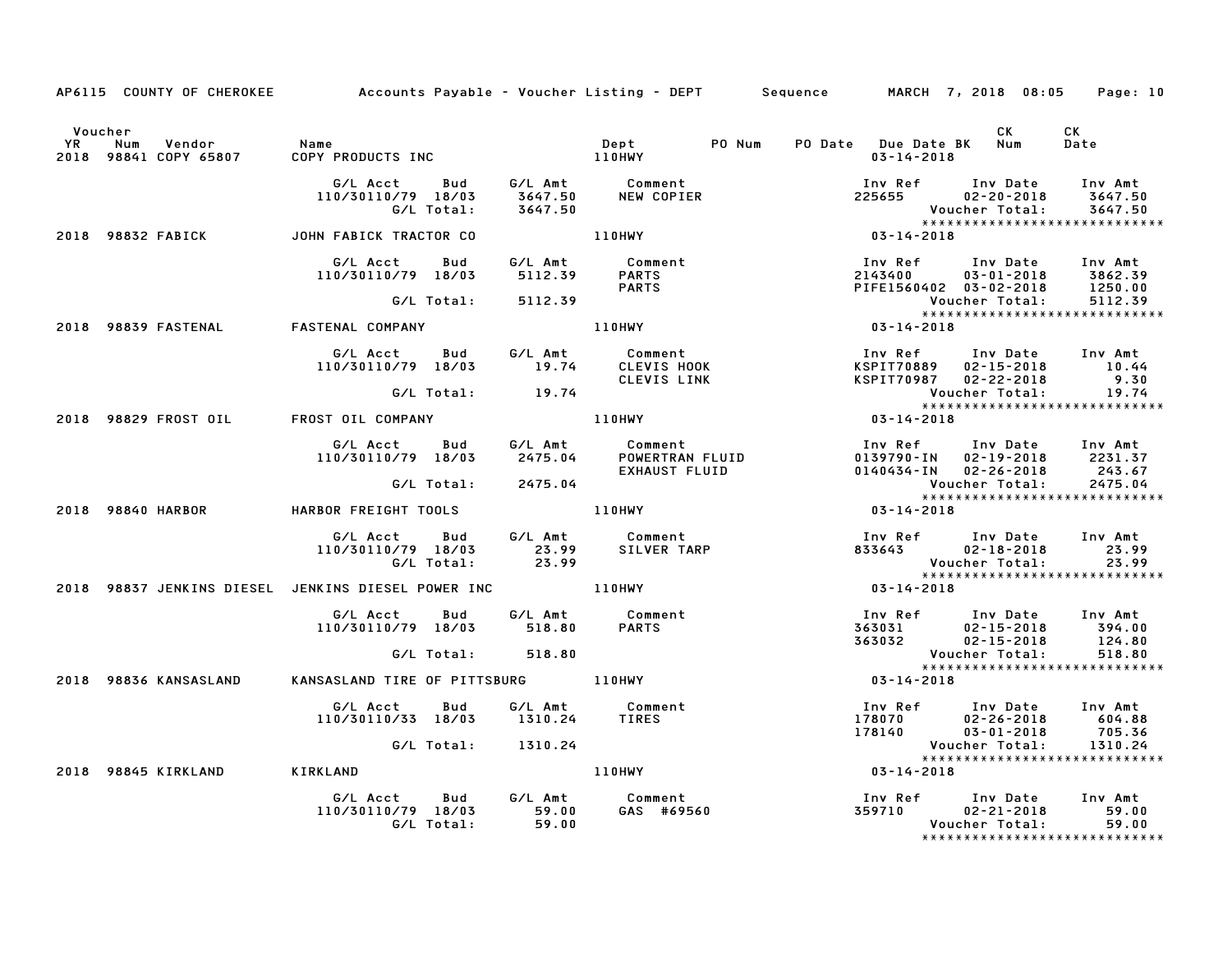|               | AP6115 COUNTY OF CHEROKEE                                |                                |              |                    | Accounts Payable – Voucher Listing – DEPT        Sequence                                               |                                                                     | MARCH 7, 2018 08:05                                                                                                              | Page: 11                                                               |
|---------------|----------------------------------------------------------|--------------------------------|--------------|--------------------|---------------------------------------------------------------------------------------------------------|---------------------------------------------------------------------|----------------------------------------------------------------------------------------------------------------------------------|------------------------------------------------------------------------|
| Voucher<br>YR | Num<br>Vendor<br>2018 98924 KS GAS                       | Name<br>KANSAS GAS SERVICE     |              |                    | Dept<br>PO Num<br>110HWY                                                                                | <b>PO Date</b> Due Date BK<br>$03 - 14 - 2018$                      | CK<br>Num                                                                                                                        | СK<br>Date                                                             |
|               |                                                          | G/L Acct<br>110/30110/72 18/03 | Bud          | G/L Amt<br>1769.53 | Comment<br><b>GAS SERVICE</b><br>510148149119141118                                                     | Inv Ref                                                             | Inv Date<br>$02 - 22 - 2018$                                                                                                     | Inv Amt<br>1471.63                                                     |
|               |                                                          |                                | G/L Total:   | 1769.53            | 510738202155527000                                                                                      |                                                                     | $02 - 22 - 2018$<br>Voucher Total:                                                                                               | 297.90<br>1769.53<br>*****************************                     |
|               | 2018 98826 MCCABE IND                                    | MCCABE INDUSTRIAL MINERALS INC |              |                    | 110HWY                                                                                                  | $03 - 14 - 2018$                                                    |                                                                                                                                  |                                                                        |
|               |                                                          | G/L Acct<br>110/30110/35 18/03 | Bud          | G/L Amt<br>5155.44 | Comment<br>ROAD MATERIAL                                                                                | Inv Ref<br>33201<br>33196                                           | Inv Date<br>$03 - 16 - 2018$<br>$03 - 15 - 2018$                                                                                 | Inv Amt<br>3219.61<br>1935.83                                          |
|               |                                                          |                                | G/L Total:   | 5155.44            |                                                                                                         |                                                                     | Voucher Total:                                                                                                                   | 5155.44<br>*****************************                               |
|               | 2018 98847 MCCARTYS OFFICE MCCARTY'S OFFICE MACHINES INC |                                |              |                    | 110HWY                                                                                                  | $03 - 14 - 2018$                                                    |                                                                                                                                  |                                                                        |
|               |                                                          | G/L Acct<br>110/30110/79 18/03 | Bud          | G/L Amt<br>34.90   | Comment<br>CORRECTION TAPE, ENVELOPE<br><b>ADHSV</b>                                                    | Inv Ref<br>P35939-00                                                | Inv Date<br>$03 - 01 - 2018$                                                                                                     | Inv Amt<br>34.90                                                       |
|               |                                                          |                                | G/L Total:   | 34.90              |                                                                                                         |                                                                     | Voucher Total:                                                                                                                   | 34.90<br>*****************************                                 |
|               | 2018 98831 MFA OIL                                       | MFA OIL - NEOSHO 1055          |              |                    | 110HWY                                                                                                  | $03 - 14 - 2018$                                                    |                                                                                                                                  |                                                                        |
|               |                                                          | G/L Acct<br>110/30110/31 18/03 | Bud<br>18/03 | G/L Amt<br>6612.25 | Comment<br><b>DIESEL</b>                                                                                | Inv Ref<br>419156<br>419146<br>418662<br>426516<br>426715<br>425713 | Inv Date<br>$02 - 26 - 2018$<br>$02 - 26 - 2018$<br>$02 - 26 - 2018$<br>$02 - 28 - 2018$<br>$02 - 28 - 2018$<br>$02 - 28 - 2018$ | Inv Amt<br>1097.12<br>661.20<br>1870.07<br>615.34<br>334.76<br>1052.92 |
|               |                                                          |                                | G/L Total:   | 6612.25            |                                                                                                         | 425700                                                              | $02 - 28 - 2018$<br>Voucher Total:                                                                                               | 980.84<br>6612.25                                                      |
|               | 2018 98830 MHC                                           | <b>MHC</b>                     |              |                    | <b>110HWY</b>                                                                                           | $03 - 14 - 2018$                                                    |                                                                                                                                  | *****************************                                          |
|               |                                                          | G/L Acct<br>110/30110/79 18/03 | Bud          | G/L Amt<br>64.85   | Comment<br><b>FILTER</b>                                                                                | Inv Ref<br>285600795656 02-26-2018<br>285600796150 03-02-2018       | Inv Date                                                                                                                         | Inv Amt<br>19.23<br>45.62                                              |
|               |                                                          |                                | G/L Total:   | 64.85              |                                                                                                         |                                                                     | Voucher Total:                                                                                                                   | 64.85<br>*****************************                                 |
| 2018          | 98851 MUNICIPAL                                          | MUNICIPAL INDUSTRIAL SUPPLY    |              |                    | 110HWY                                                                                                  | $03 - 14 - 2018$                                                    |                                                                                                                                  |                                                                        |
|               |                                                          | G/L Acct<br>110/30110/79 18/03 | Bud          | G/L Amt<br>1379.34 | Comment<br><b>PARTS</b>                                                                                 | Inv Ref<br>2909<br>2918<br>2920                                     | Inv Date<br>$02 - 28 - 2018$<br>$02 - 28 - 2018$<br>$02 - 28 - 2018$                                                             | Inv Amt<br>360.71<br>455.81<br>562.82                                  |
|               |                                                          |                                | G/L Total:   | 1379.34            |                                                                                                         |                                                                     | Voucher Total:                                                                                                                   | 1379.34<br>*****************************                               |
|               | 2018 98833 NATALINIS                                     | NATALINI'S AUTOMOTIVE          |              |                    | 110HWY                                                                                                  | $03 - 14 - 2018$                                                    |                                                                                                                                  |                                                                        |
|               |                                                          | G/L Acct<br>110/30110/79 18/03 | Bud          | G/L Amt<br>397.25  | Comment<br>BLOWER MOTOR RESISTOR<br>FITTING, CONNECTOR<br><b>FITTING</b><br><b>BRAKE FLUID</b><br>BLADE | Inv Ref<br>661222<br>661213<br>661260<br>661187<br>661234           | Inv Date<br>$02 - 21 - 2018$<br>$02 - 21 - 2018$<br>$02 - 21 - 2018$<br>$02 - 21 - 2018$<br>$02 - 21 - 2018$                     | Inv Amt<br>23.27<br>44.47<br>29.98<br>20.07<br>2.99                    |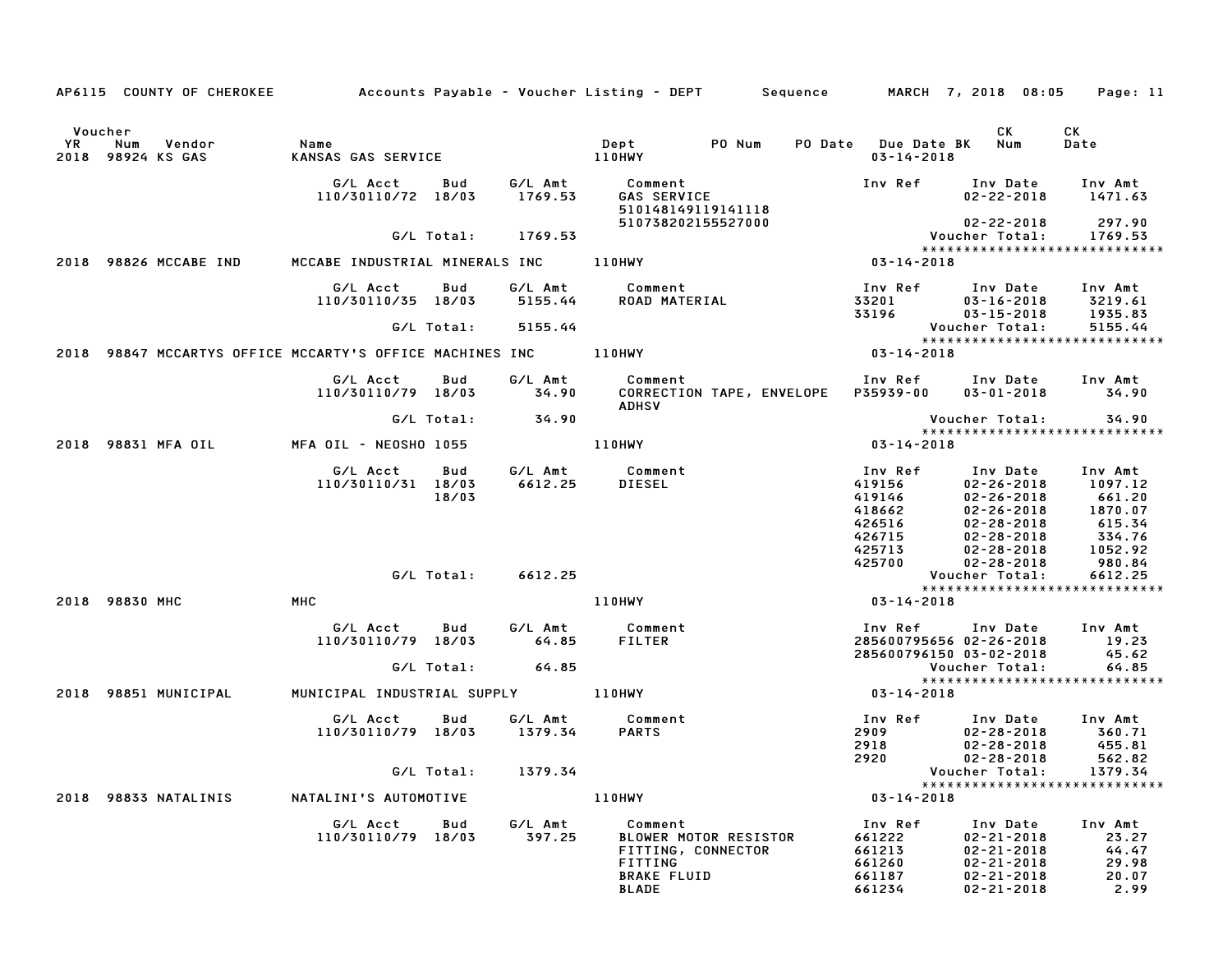|                                | AP6115 COUNTY OF CHEROKEE Accounts Payable - Voucher Listing - DEPT Sequence MARCH 7, 2018 08:05 |            |                       |                                                     |                                                                                                                                                                                                                                                                                     |                                                                                |                                                                                                            | Page: 12                                                                                                                             |
|--------------------------------|--------------------------------------------------------------------------------------------------|------------|-----------------------|-----------------------------------------------------|-------------------------------------------------------------------------------------------------------------------------------------------------------------------------------------------------------------------------------------------------------------------------------------|--------------------------------------------------------------------------------|------------------------------------------------------------------------------------------------------------|--------------------------------------------------------------------------------------------------------------------------------------|
| Voucher<br>YR Num<br>Vendor    | Name                                                                                             |            |                       | Dept<br>LAMP                                        | PO Num<br>PARTS<br>BULB<br>BULB<br>AIR<br>BLOW GUN<br>BLOW GUN<br>CIL FILTER, OIL, WIPER BLD<br>661736<br>661796<br>661796<br>02-28-2018<br>OIL FILTER<br>661863<br>2-28-2018<br>FILTER<br>661863<br>02-28-2018<br>2-28-2018<br>ADHESIVE<br>661863<br>02-28-2018<br>2-28-2018<br>2- | PO Date Due Date BK Num<br>661434                                              | CK<br>02-23-2018                                                                                           | CK<br>Date<br>8.20<br>69.97<br>$.82$<br>18.39<br>29.99<br>$\begin{array}{r} 133.12 \\ 133.12 \\ 11.99 \\ 3.99 \\ 397.25 \end{array}$ |
|                                |                                                                                                  |            |                       |                                                     |                                                                                                                                                                                                                                                                                     |                                                                                |                                                                                                            |                                                                                                                                      |
|                                |                                                                                                  | G/L Total: | 397.25                |                                                     |                                                                                                                                                                                                                                                                                     |                                                                                |                                                                                                            |                                                                                                                                      |
|                                | 2018 98875 NATALINIS NATALINI'S AUTOMOTIVE                                                       |            |                       | 110HWY                                              |                                                                                                                                                                                                                                                                                     |                                                                                |                                                                                                            |                                                                                                                                      |
|                                | G/L Acct<br>110/30110/79 18/03                                                                   | Bud        |                       | DOOR HANDLE<br>FUEL FILTER<br>LAMP                  | Inv R <sub>1</sub><br>661916<br>661927<br>662028                                                                                                                                                                                                                                    | Inv Ref<br>661916<br>661927<br>661928<br>662024                                | Inv Date Inv Amt<br>03-01-2018 3.99<br>03-01-2018 97.66<br>03-01-2018 57.12<br>$03 - 02 - 2018$            | 9.16                                                                                                                                 |
|                                |                                                                                                  |            | $G/L$ Total: $167.93$ |                                                     |                                                                                                                                                                                                                                                                                     |                                                                                | Voucher Total:                                                                                             | 167.93<br>*****************************                                                                                              |
|                                |                                                                                                  |            |                       | 110HWY                                              |                                                                                                                                                                                                                                                                                     | $03 - 14 - 2018$                                                               |                                                                                                            |                                                                                                                                      |
|                                | G/L Acct Bud G/L Amt<br>110/30110/37 18/03<br>G/L Total:                                         |            | 281.55<br>281.55      |                                                     | Comment<br>DEER CROSSING                                                                                                                                                                                                                                                            | Voucher Total:                                                                 | Inv Ref      Inv Date<br>IN-185709 02-19-2018                                                              | Inv Amt<br>281.55<br>281.55                                                                                                          |
|                                | 2018 98926 OCCUPATIONAL H OCCUPATIONAL HEALTH SERVICES 110HWY                                    |            |                       |                                                     |                                                                                                                                                                                                                                                                                     | $03 - 14 - 2018$                                                               |                                                                                                            |                                                                                                                                      |
|                                | G/L Acct<br>110/30110/89 18/03<br>G/L Total:                                                     | Bud        | $116.00$<br>$116.00$  | G/L Amt Comment<br>116.00 RANDOMS                   |                                                                                                                                                                                                                                                                                     |                                                                                | Inv Ref Inv Date<br>6200 03–01–2018<br>Voucher Total:                                                      | Inv Amt<br>116.00<br>116.00<br>*****************************                                                                         |
| 2018 98828 POWERPLAN POWERPLAN |                                                                                                  |            |                       | 110HWY                                              |                                                                                                                                                                                                                                                                                     | $03 - 14 - 2018$                                                               |                                                                                                            |                                                                                                                                      |
|                                | G/L Acct Bud G/L Amt<br>110/30110/79 18/03 52.01<br>G/L Total: 52.01                             |            |                       | Comment<br><b>PARTS</b>                             |                                                                                                                                                                                                                                                                                     |                                                                                | Inv Ref Inv Date Inv Amt<br>87002-40937 02-19-2018<br>Voucher Total:                                       | 52.01<br>52.01                                                                                                                       |
| 2018 98834 PRODUCTIVITY        | PRODUCTIVITY PLUS ACCOUNT 110HWY                                                                 |            |                       |                                                     |                                                                                                                                                                                                                                                                                     | $***$<br>03-14-2018                                                            |                                                                                                            |                                                                                                                                      |
|                                | G/L Acct Bud<br>110/30110/79 18/03                                                               | G/L Total: | 660.54<br>660.54      | G/L Amt Comment                                     |                                                                                                                                                                                                                                                                                     |                                                                                | Voucher Total:                                                                                             | 660.54<br>660.54                                                                                                                     |
| 2018 98842 SHORT CREEK         | SHORT CREEK TRUE VALUE                                                                           |            |                       | <b>110HWY</b>                                       |                                                                                                                                                                                                                                                                                     | $03 - 14 - 2018$                                                               |                                                                                                            | *****************************                                                                                                        |
|                                | G/L Acct Bud<br>110/30110/79 18/03<br>G/L Total:                                                 |            | 38.66<br>38.66        | G/L Amt Comment                                     | <b>COMMENT</b><br>WINDSHIELD FLUID                                                                                                                                                                                                                                                  | Inv Ref       Inv Date     Inv Amt<br>B117648        02–22–2018          38.66 | Voucher Total:                                                                                             | 38.66<br>38.66                                                                                                                       |
|                                | 2018 98843 TRUE VALUE COL TRUE VALUE COLUMBUS                                                    |            |                       | 110HWY                                              |                                                                                                                                                                                                                                                                                     | $03 - 14 - 2018$                                                               |                                                                                                            |                                                                                                                                      |
|                                | G/L Acct Bud<br>110/30110/79 18/03                                                               |            | G/L Amt<br>89.72      | Comment<br><b>ENTRY KNOB</b><br>KEY<br><b>CLAMP</b> |                                                                                                                                                                                                                                                                                     |                                                                                | 1nv Ref 1nv Date 1nv Amt<br>A338016 02-22-2018 80.97<br>A338036 02-22-2018 3.38<br>A338716 03-02-2018 5.37 |                                                                                                                                      |
|                                |                                                                                                  |            | G/L Total: 89.72      |                                                     |                                                                                                                                                                                                                                                                                     |                                                                                | Voucher Total:                                                                                             | 89.72<br>*****************************                                                                                               |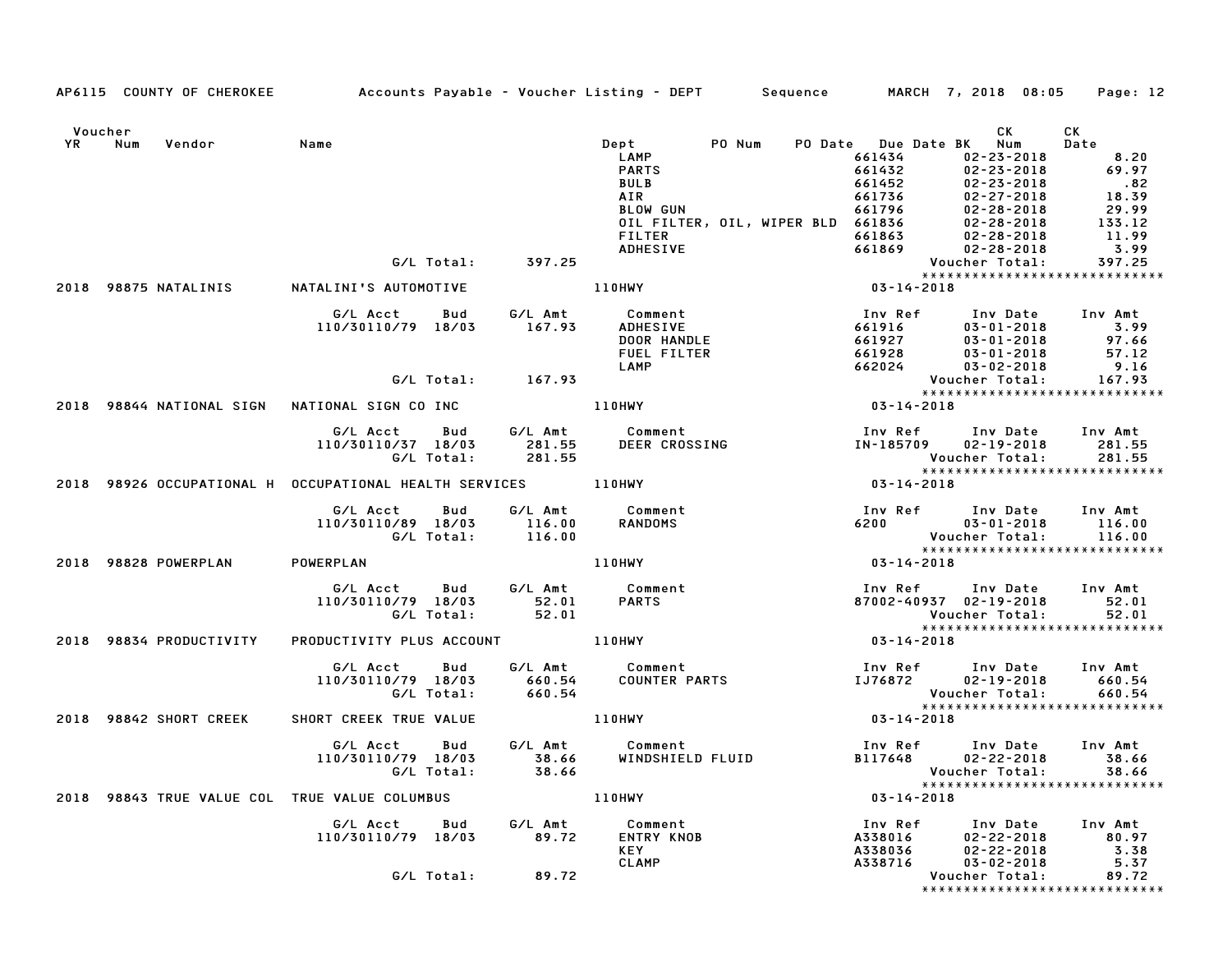| AP6115 COUNTY OF CHEROKEE                                 | Accounts Payable – Voucher Listing – DEPT         Sequence |                   |                                 |                                                  |        |                                         | MARCH 7, 2018 08:05                                                             | Page: 13                                                     |
|-----------------------------------------------------------|------------------------------------------------------------|-------------------|---------------------------------|--------------------------------------------------|--------|-----------------------------------------|---------------------------------------------------------------------------------|--------------------------------------------------------------|
| Voucher<br>YR.<br>Num<br>Vendor<br>2018 98925 US CELLULAR | Name<br>US CELLULAR                                        |                   |                                 | Dept<br><b>110HWY</b>                            | PO Num | PO Date Due Date BK<br>$03 - 14 - 2018$ | CK<br>Num                                                                       | CK<br>Date                                                   |
|                                                           | G/L Acct<br>110/30110/72 18/03                             | Bud<br>G/L Total: | G∕L Amt<br>51.50<br>51.50       | Comment<br>CELL PHONE LEONARD                    |        | Inv Ref<br>0235664524                   | Inv Date<br>$02 - 20 - 2018$<br>Voucher Total:<br>***************************** | Inv Amt<br>51.50<br>51.50                                    |
| 2018 98798 EXTENSION                                      | CHEROKEE COUNTY EXTENSION COUNCIL                          |                   |                                 | 120EXTENSION                                     |        | $03 - 14 - 2018$                        | <b>DEPT</b><br>Total:                                                           | 32366.26                                                     |
|                                                           | G/L Acct<br>120/30120/89 18/03                             | Bud<br>G/L Total: | G/L Amt<br>57142.50<br>57142.50 | Comment<br>QUARTERLY DISTRIBUTION                |        | Inv Ref                                 | Inv Date<br>$03 - 01 - 2018$<br>Voucher Total:<br>***************************** | Inv Amt<br>57142.50<br>57142.50                              |
| 2018 98914 COL TEL                                        | COLUMBUS TELEPHONE COMPANY                                 |                   |                                 | <b>130NOXWEED</b>                                |        | $03 - 14 - 2018$                        | <b>DFPT</b><br>Total:                                                           | 57142.50                                                     |
|                                                           | G/L Acct<br>130/30130/74 18/03<br>G/L Total:               | Bud               | G/L Amt<br>109.77<br>109.77     | Comment<br><b>ACCT 2293</b>                      |        | Inv Ref                                 | Inv Date<br>$03 - 01 - 2018$<br>Voucher Total:                                  | Inv Amt<br>109.77<br>109.77<br>***************************** |
| 2018 98891 BAXTER                                         | CITY OF BAXTER SPRINGS                                     |                   |                                 | 140HEALTH                                        |        | $03 - 14 - 2018$                        | DEPT<br>Total:                                                                  | 109.77                                                       |
|                                                           | G/L Acct<br>140/30140/87 18/03                             | Bud               | G/L Amt<br>20.00                | Comment<br>WIC PROGRAM<br><b>BUILDING RENTAL</b> |        | Inv Ref                                 | Inv Date<br>$03 - 05 - 2018$                                                    | Inv Amt<br>20.00                                             |
|                                                           |                                                            | G/L Total:        | 20.00                           | FEB 6 & 8                                        |        |                                         | Voucher Total:<br>******************************                                | 20.00                                                        |
| 2018 98903 COL TEL                                        | COLUMBUS TELEPHONE COMPANY                                 |                   |                                 | 140HEALTH                                        |        | $03 - 14 - 2018$                        |                                                                                 |                                                              |
|                                                           | G/L Acct<br>140/30140/72 18/03                             | Bud               | G/L Amt<br>518.38               | Comment<br>WIC PROGRAM<br>ACCT 2311              |        |                                         | Inv Ref Inv Date<br>$03 - 01 - 2018$                                            | Inv Amt<br>98.23                                             |
|                                                           |                                                            | G/L Total:        | 518.38                          | <b>HEALTH DEPT</b><br><b>ACCT 2060</b>           |        |                                         | $03 - 01 - 2018$<br>Voucher Total:<br>*****************************             | 420.15<br>518.38                                             |
| 2018 98892 COLUMBUS                                       | CITY OF COLUMBUS                                           |                   |                                 | 140HEALTH                                        |        | $03 - 14 - 2018$                        |                                                                                 |                                                              |
|                                                           | G/L Acct<br>140/30140/72 18/03                             | Bud               | G/L Amt<br>55.00                | Comment<br><b>HEALTH DEPT</b>                    |        |                                         | Inv Ref Inv Date                                                                | Inv Amt                                                      |
|                                                           |                                                            | G/L Total:        | 55.00                           | ACCT 07-17240-00                                 |        |                                         | $02 - 27 - 2018$<br>Voucher Total:<br>*****************************             | 55.00<br>55.00                                               |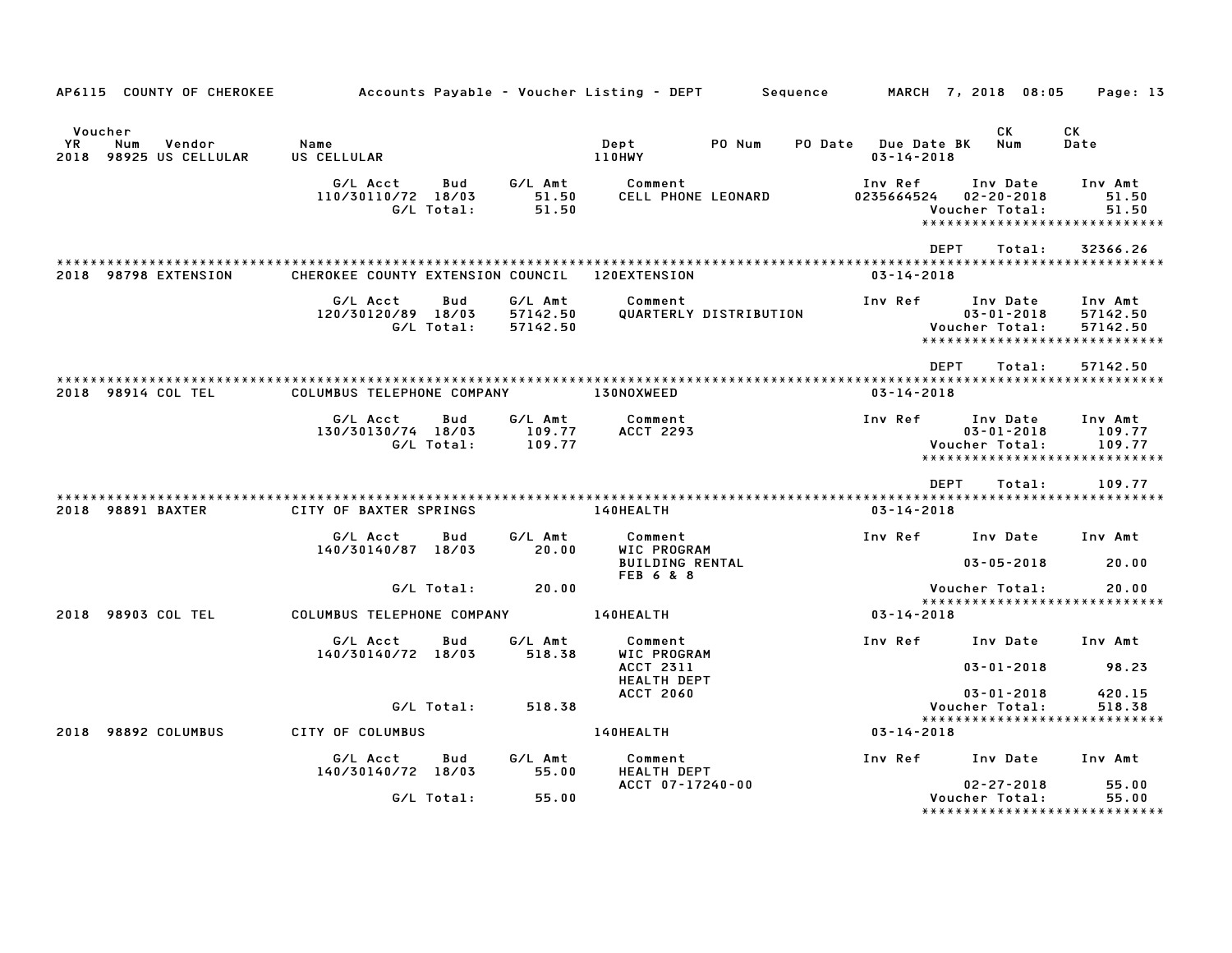|                              |     |                   |                                                                            |            |                    | AP6115 COUNTY OF CHEROKEE Accounts Payable - Voucher Listing - DEPT Sequence MARCH 7, 2018 08:05 |                                             |                                                                     | Page: 14         |
|------------------------------|-----|-------------------|----------------------------------------------------------------------------|------------|--------------------|--------------------------------------------------------------------------------------------------|---------------------------------------------|---------------------------------------------------------------------|------------------|
| Voucher<br><b>YR</b><br>2018 | Num | Vendor            | Name<br>98904 CRAW KAN TELEPH CRAW-KAN TELEPHONE COOPERATIVE INC 140HEALTH |            |                    | PO Num<br>Dept                                                                                   | PO Date Due Date BK Num<br>$03 - 14 - 2018$ | CK                                                                  | CK<br>Date       |
|                              |     |                   | G/L Acct<br>140/30140/76 18/03                                             | Bud        | G/L Amt<br>21.25   | Comment<br>HEALTH DEPT                                                                           |                                             | Inv Ref Inv Date                                                    | Inv Amt          |
|                              |     |                   |                                                                            |            |                    | ACCT 129793<br>ALARM SYSTEM                                                                      |                                             | $03 - 01 - 2018$                                                    | 21.25            |
|                              |     |                   |                                                                            |            | $G/L$ Total: 21.25 |                                                                                                  |                                             | Voucher Total:<br>*****************************                     | 21.25            |
|                              |     |                   | 2018 98905 CRAWFORD HEALTH CRAWFORD COUNTY HEALTH DEPT 140HEALTH           |            |                    |                                                                                                  | $03 - 14 - 2018$                            |                                                                     |                  |
|                              |     |                   | G/L Acct<br>140/30140/82 18/03                                             | Bud        | G/L Amt<br>523.82  | Comment<br>WIC PROGRAM                                                                           |                                             | Inv Ref Inv Date                                                    | Inv Amt          |
|                              |     |                   |                                                                            | G/L Total: | 523.82             | CONTRACTED SERVICES                                                                              |                                             | $03 - 05 - 2018$<br>Voucher Total:<br>***************************** | 523.82<br>523.82 |
|                              |     | 2018 98893 EMPIRE | EMPIRE DISTRICT ELECTRIC COMPANY                                           |            |                    | <b>140HEALTH</b>                                                                                 | 03-14-2018                                  |                                                                     |                  |
|                              |     |                   | G/L Acct<br>140/30140/72 18/03                                             | Bud        | G/L Amt<br>403.21  | Comment<br><b>HEALTH DEPT</b>                                                                    |                                             | Inv Ref Inv Date Inv Amt                                            |                  |
|                              |     |                   |                                                                            | G/L Total: | 403.21             | ACCT 616527-32-1                                                                                 |                                             | $02 - 19 - 2018$<br>Voucher Total:                                  | 403.21<br>403.21 |
|                              |     |                   |                                                                            |            |                    |                                                                                                  |                                             | *****************************                                       |                  |
|                              |     |                   | 2018 98894 FIRST CHRISTIAN FIRST CHRISTIAN CHURCH PARSONS                  |            |                    | 140HEALTH                                                                                        | $03 - 14 - 2018$                            |                                                                     |                  |
|                              |     |                   | G/L Acct<br>140/30140/87 18/03                                             | Bud        | G/L Amt<br>375.00  | Comment<br>WIC PROGRAM                                                                           |                                             | Inv Ref Inv Date                                                    | Inv Amt          |
|                              |     |                   |                                                                            |            |                    | <b>BUILDING RENTAL</b><br>FEB 13, 14, 20, 28/MAR 1                                               |                                             | $03 - 05 - 2018$                                                    | 375.00           |
|                              |     |                   |                                                                            | G/L Total: | 375.00             |                                                                                                  |                                             | Voucher Total:                                                      | 375.00           |
|                              |     |                   | 2018 98895 FOUR STATE PRIN FOUR STATE PRINTING                             |            |                    | 140HEALTH                                                                                        | $03 - 14 - 2018$                            | ******************************                                      |                  |
|                              |     |                   | G/L Acct<br>140/30140/21 18/03                                             | Bud        | G/L Amt<br>136.60  | Comment<br>WIC PROGRAM                                                                           |                                             | Inv Ref Inv Date Inv Amt                                            |                  |
|                              |     |                   |                                                                            | G/L Total: | 136.60             | <b>ENVELOPES</b>                                                                                 | 100072                                      | $03 - 02 - 2018$<br>Voucher Total:                                  | 136.60<br>136.60 |
|                              |     | 2018 98896 GALENA | CITY OF GALENA                                                             |            |                    | <b>140HEALTH</b>                                                                                 | 03-14-2018                                  | ******************************                                      |                  |
|                              |     |                   | G/L Acct<br>140/30140/87 18/03                                             | Bud        | G/L Amt<br>20.00   | Comment<br>WIC PROGRAM                                                                           |                                             | Inv Ref Inv Date Inv Amt                                            |                  |
|                              |     |                   |                                                                            |            |                    | <b>BUILDING RENTAL</b><br>FEB 21 & 27                                                            |                                             | $03 - 05 - 2018$                                                    | 20.00            |
|                              |     |                   |                                                                            | G/L Total: | 20.00              |                                                                                                  |                                             | Voucher Total:                                                      | 20.00            |
|                              |     | 2018 98906 KS GAS | KANSAS GAS SERVICE                                                         |            |                    | <b>140HEALTH</b>                                                                                 | 03-14-2018                                  | *****************************                                       |                  |
|                              |     |                   | G/L Acct<br>140/30140/72 18/03                                             | Bud        | G/L Amt<br>119.63  | Comment<br><b>HEALTH DEPT</b>                                                                    |                                             | Inv Ref Inv Date                                                    | Inv Amt          |
|                              |     |                   |                                                                            | G/L Total: | 119.63             | ACCT 510080477 1188672 27                                                                        |                                             | $02 - 27 - 2018$<br>Voucher Total:<br>***************************** | 119.63<br>119.63 |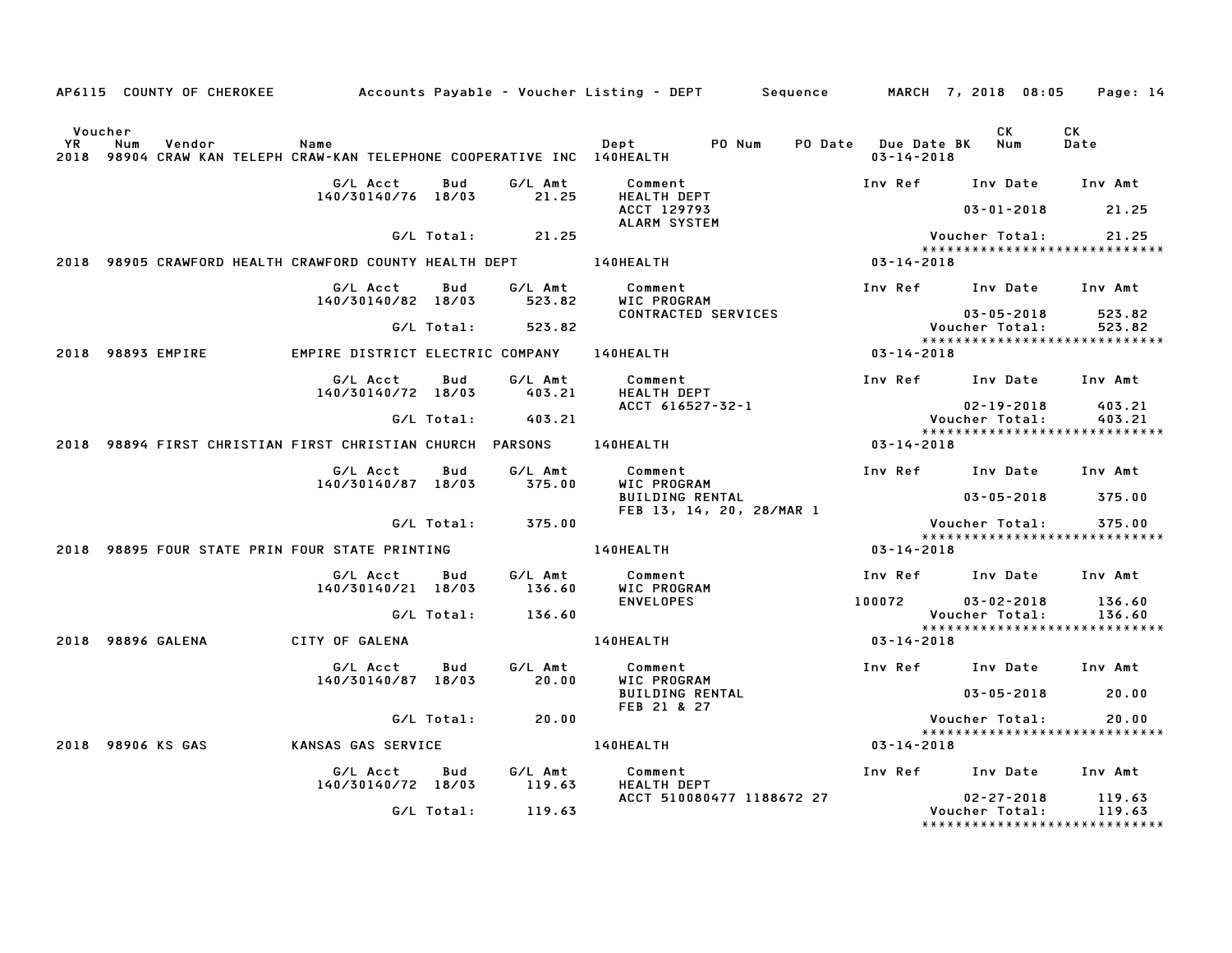|               |                | AP6115 COUNTY OF CHEROKEE      |                                                          |                   |                               | Accounts Payable – Voucher Listing – DEPT        Sequence        MARCH  7, 2018  08:05 |                                         |                                                                                  | Page: 15                      |
|---------------|----------------|--------------------------------|----------------------------------------------------------|-------------------|-------------------------------|----------------------------------------------------------------------------------------|-----------------------------------------|----------------------------------------------------------------------------------|-------------------------------|
| Voucher<br>YR | Num            | Vendor<br>2018 98897 MANZER, J | Name<br>DR JONATHAN MANZER                               |                   |                               | Dept<br>PO Num<br>140HEALTH                                                            | PO Date Due Date BK<br>$03 - 14 - 2018$ | CK.<br>Num                                                                       | CK<br>Date                    |
|               |                |                                | G/L Acct<br>140/30140/82 18/03                           | Bud               | G/L Amt<br>100.00             | Comment<br><b>HEALTH DEPT</b>                                                          |                                         | Inv Ref Inv Date                                                                 | Inv Amt                       |
|               |                |                                |                                                          | G/L Total:        | 100.00                        | CONTRACTED SERVICES                                                                    |                                         | $03 - 05 - 2018$<br>Voucher Total:<br>*****************************              | 100.00<br>100.00              |
|               |                |                                | 2018 98898 MCCARTYS OFFICE MCCARTY'S OFFICE MACHINES INC |                   |                               | 140HEALTH                                                                              | 03-14-2018                              |                                                                                  |                               |
|               |                |                                | G/L Acct<br>140/30140/21 18/03                           | Bud<br>G/L Total: | G/L Amt<br>38.98<br>38.98     | Comment<br>INK CARTRIDGE                                                               | Inv Ref<br>01223000                     | Inv Date<br>$02 - 22 - 2018$<br>Voucher Total:<br>*****************************  | Inv Amt<br>38.98<br>38.98     |
|               |                | 2018 98899 MEDICAL WASTE       | MEDICAL WASTE SERVICES                                   |                   |                               | 140HEALTH                                                                              | 03-14-2018                              |                                                                                  |                               |
|               |                |                                | G/L Acct<br>140/30140/82 18/03                           | Bud<br>G/L Total: | G/L Amt<br>99.00<br>99.00     | Comment<br>MO BIOHAZARD WASTE DISPOSAL W114066                                         | Inv Ref                                 | Inv Date<br>$03 - 01 - 2018$<br>Voucher Total:<br>*****************************  | Inv Amt<br>99.00<br>99.00     |
| 2018          |                | 98900 OSWEGO CHURCH            | <b>OSWEGO CHRISTIAN CHURCH</b>                           |                   |                               | 140HEALTH                                                                              | $03 - 14 - 2018$                        |                                                                                  |                               |
|               |                |                                | G/L Acct<br>140/30140/87 18/03                           | Bud               | G/L Amt<br>100.00             | Comment<br>WIC PROGRAM<br><b>BUILDING RENTAL</b><br>FEB 15, 2018                       |                                         | Inv Ref Inv Date<br>$03 - 05 - 2018$                                             | Inv Amt<br>100.00             |
|               |                |                                |                                                          | G/L Total:        | 100.00                        |                                                                                        |                                         | Voucher Total:<br>*****************************                                  | 100.00                        |
| 2018          |                | 98901 STRONGHOLD               | <b>STRONGHOLD DATA</b>                                   |                   |                               | 140HEALTH                                                                              | $03 - 14 - 2018$                        |                                                                                  |                               |
|               |                |                                | G/L Acct<br>140/30140/21 18/03                           | Bud<br>G/L Total: | G/L Amt<br>100.00<br>100.00   | Comment<br>AGMT BACKUP STANDARD                                                        | Inv Ref<br>25692                        | Inv Date<br>$03 - 01 - 2018$<br>Voucher Total:<br>*****************************  | Inv Amt<br>100.00<br>100.00   |
|               | 2018 98902 WEX |                                | <b>WEX BANK</b>                                          |                   |                               | 140HEALTH                                                                              | $03 - 14 - 2018$                        |                                                                                  |                               |
|               |                |                                | G/L Acct<br>140/30140/25 18/03                           | Bud               | G/L Amt<br>189.23             | Comment<br><b>HEALTH DEPT</b>                                                          | Inv Ref                                 | Inv Date                                                                         | Inv Amt                       |
|               |                |                                |                                                          | G/L Total:        | 189.23                        | <b>FUEL PURCHASES</b>                                                                  | 53338085                                | $02 - 28 - 2018$<br>Voucher Total:<br>******************************             | 189.23<br>189.23              |
|               |                |                                | 2018 98800 CHEROKEE FAIR CHEROKEE COUNTY FAIR BOARD      |                   |                               | 150FAIR                                                                                | <b>DEPT</b><br>$03 - 14 - 2018$         | Total:                                                                           | 2820.10                       |
|               |                |                                | G/L Acct<br>150/30150/89 18/03                           | Bud<br>G/L Total: | G/L Amt<br>3000.00<br>3000.00 | Comment<br>QUARTERLY DISTRIBUTION                                                      | Inv Ref                                 | Inv Date<br>$03 - 01 - 2018$<br>Voucher Total:<br>****************************** | Inv Amt<br>3000.00<br>3000.00 |
|               |                |                                |                                                          |                   |                               |                                                                                        | <b>DEPT</b>                             | Total:                                                                           | 3000.00                       |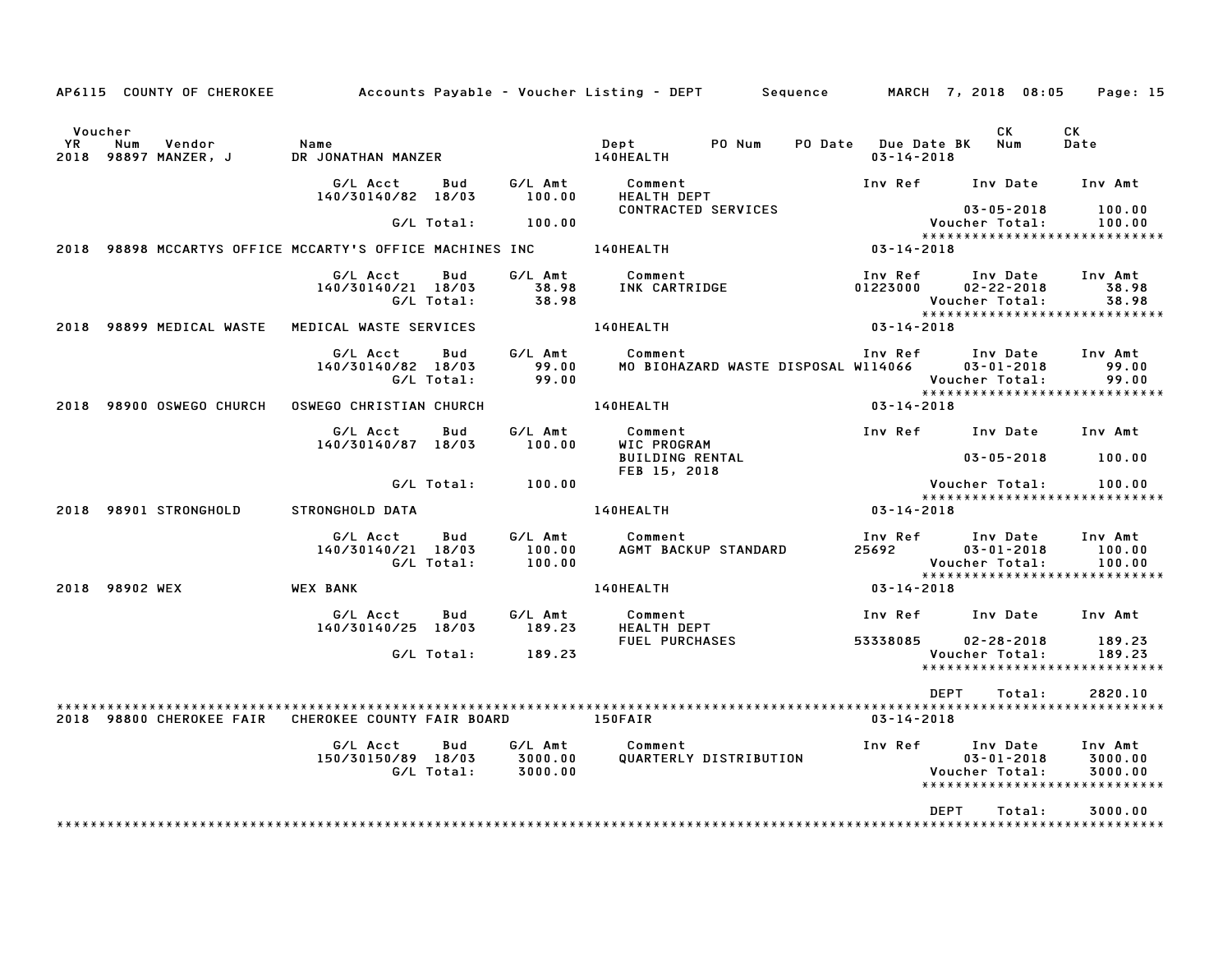| AP6115                | <b>COUNTY OF CHEROKEE</b>                                              |                                           |                                   |                                 | Accounts Payable - Voucher Listing - DEPT |                                                                                 | Sequence |                                                       |             | MARCH 7, 2018 08:05                                                  | Page: 16                                                         |
|-----------------------|------------------------------------------------------------------------|-------------------------------------------|-----------------------------------|---------------------------------|-------------------------------------------|---------------------------------------------------------------------------------|----------|-------------------------------------------------------|-------------|----------------------------------------------------------------------|------------------------------------------------------------------|
| Voucher<br>YR<br>2018 | Num<br>Vendor<br>98796 SOIL                                            | Name<br>CHEROKEE COUNTY SOIL CONSERVATION |                                   |                                 | Dept<br>180SOIL                           | PO Num                                                                          | PO Date  | $03 - 14 - 2018$                                      | Due Date BK | СK<br>Num                                                            | СK<br>Date                                                       |
|                       |                                                                        | G/L Acct<br>180/30180/89 18/03            | Bud<br>G/L Total:                 | G/L Amt<br>6250.00<br>6250.00   | Comment                                   | QUARTERLY DISTRIBUTION                                                          |          | Inv Ref                                               |             | Inv Date<br>$03 - 01 - 2018$<br>Voucher Total:                       | Inv Amt<br>6250.00<br>6250.00<br>*****************************   |
| 2018                  | <b>98846 SCHWAB</b>                                                    | <b>SCHWAB-EATON PA</b>                    |                                   |                                 | 190BRIDGE                                 |                                                                                 |          | $03 - 14 - 2018$                                      | <b>DEPT</b> | Total:                                                               | 6250.00                                                          |
|                       |                                                                        | G/L Acct<br>190/30190/89                  | Bud<br>18/03                      | G/L Amt<br>73946.56             | Comment                                   | E-16.6 BRIDGE REPLACEMENT<br>WIDENING 5TH STREETS<br>GALENA VIADUCT IMPROVMENTS |          | Inv Ref<br>$16.120 - 1$<br>$15.079B - 1$<br>17.014B-2 |             | Inv Date<br>$01 - 30 - 2018$<br>$01 - 30 - 2018$<br>$01 - 30 - 2018$ | Inv Amt<br>23925.00<br>33579.79<br>16441.77                      |
|                       |                                                                        |                                           | G/L Total:                        | 73946.56                        |                                           |                                                                                 |          |                                                       |             | Voucher Total:                                                       | 73946.56<br>******************************                       |
| 2018                  | 98799 FAMILY LIFE RIV SPRINGRIVER MENTAL HEALTH & WELLNES 200MENTALHEA |                                           |                                   |                                 |                                           |                                                                                 |          | $03 - 14 - 2018$                                      | <b>DEPT</b> | Total:                                                               | 73946.56                                                         |
|                       |                                                                        | G/L Acct<br>200/30200/89 18/03            | Bud<br>G/L Total:                 | G/L Amt<br>29114.25<br>29114.25 | Comment                                   | QUARTERLY DISTRIBUTION                                                          |          | Inv Ref                                               |             | Inv Date<br>$03 - 01 - 2018$<br>Voucher Total:                       | Inv Amt<br>29114.25<br>29114.25<br>***************************** |
|                       |                                                                        |                                           |                                   |                                 |                                           |                                                                                 |          | * * * * * * * * * * * *                               | <b>DEPT</b> | Total:                                                               | 29114.25<br>************************                             |
| 2018                  | 98801 CLASS LTD                                                        | CLASS LTD                                 |                                   |                                 | 210MENTALRET                              |                                                                                 |          | $03 - 14 - 2018$                                      |             |                                                                      |                                                                  |
|                       |                                                                        | G/L Acct<br>210/30210/89                  | <b>Bud</b><br>18/03<br>G/L Total: | G/L Amt<br>27864.25<br>27864.25 | Comment                                   | QUARTERLY DISTRIBUTION                                                          |          | Inv Ref                                               |             | Inv Date<br>$03 - 01 - 2018$<br>Voucher Total:                       | Inv Amt<br>27864.25<br>27864.25<br>***************************** |
|                       |                                                                        |                                           |                                   |                                 |                                           |                                                                                 |          | * * * * * * * * * * * * * * * * * *                   | <b>DEPT</b> | Total:                                                               | 27864.25<br>*************************                            |
| 2018                  | 98806 AMBULANCE #1                                                     | CHEROKEE COUNTY AMBULANCE-DIST #1         |                                   |                                 | 220AMBULANCE                              |                                                                                 |          | $03 - 14 - 2018$                                      |             |                                                                      |                                                                  |
|                       |                                                                        | G/L Acct<br>220/30220/89 18/03            | Bud<br>G/L Total:                 | G/L Amt<br>16877.33<br>16877.33 | Comment<br>MONTHLY SUBSIDY                |                                                                                 |          | Inv Ref                                               |             | Inv Date<br>$03 - 01 - 2018$<br>Voucher Total:                       | Inv Amt<br>16877.33<br>16877.33<br>***************************** |
| 2018                  | 98807 AMBULANCE #2                                                     | CHEROKEE COUNTY AMBULANCE-DIST #2         |                                   |                                 | 220AMBULANCE                              |                                                                                 |          | $03 - 14 - 2018$                                      |             |                                                                      |                                                                  |
|                       |                                                                        | G/L Acct<br>220/30220/89 18/03            | Bud<br>G/L Total:                 | G/L Amt<br>16877.33<br>16877.33 | Comment<br>MONTHLY SUBSIDY                |                                                                                 |          | Inv Ref                                               |             | Inv Date<br>$03 - 01 - 2018$<br>Voucher Total:<br>***************    | Inv Amt<br>16877.33<br>16877.33<br>********                      |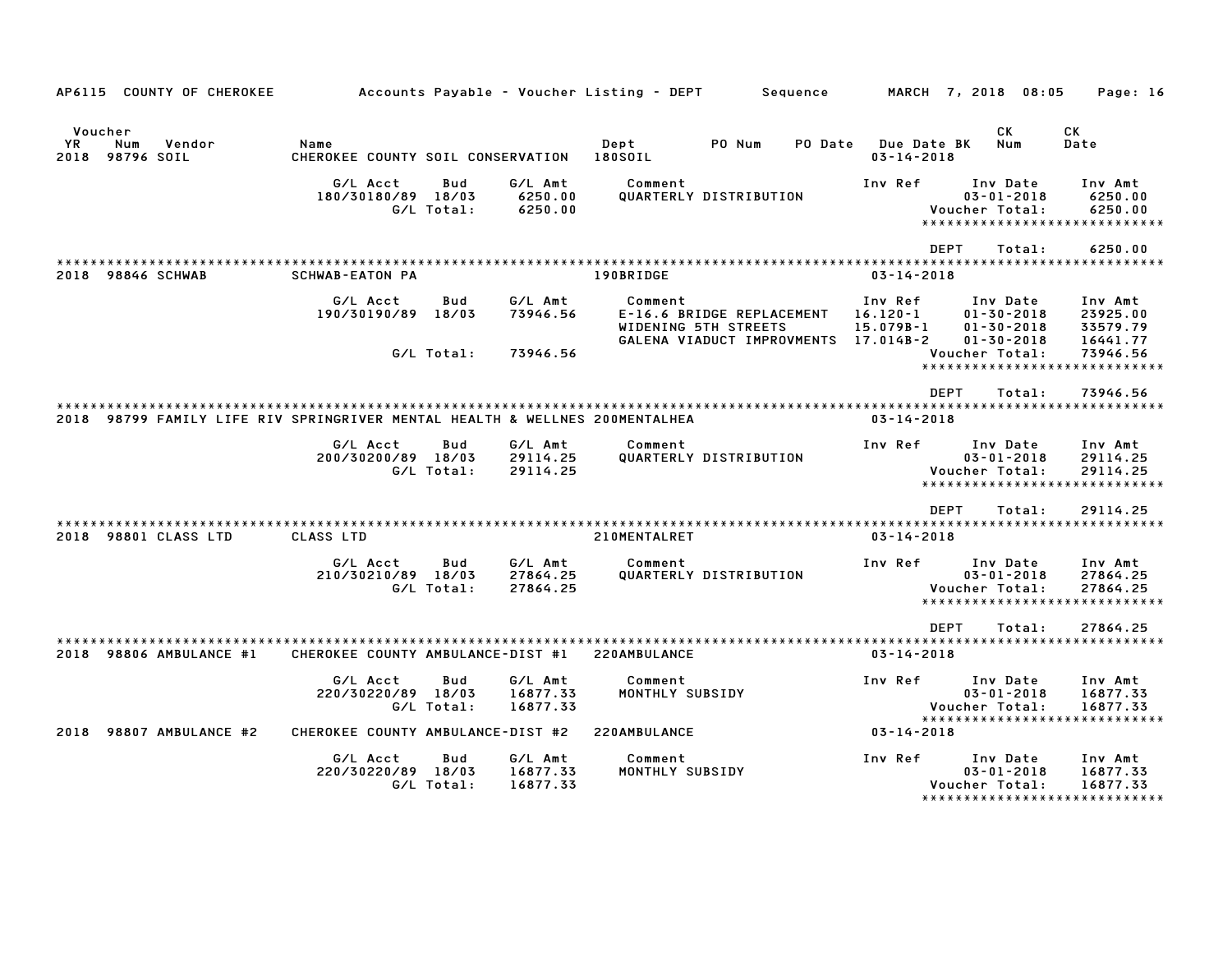|                      | AP6115 COUNTY OF CHEROKEE                                            |                                                        |                   |                                 | Accounts Payable – Voucher Listing – DEPT         Sequence                                |                                             |                                                          | MARCH 7, 2018 08:05 Page: 17                                     |
|----------------------|----------------------------------------------------------------------|--------------------------------------------------------|-------------------|---------------------------------|-------------------------------------------------------------------------------------------|---------------------------------------------|----------------------------------------------------------|------------------------------------------------------------------|
| Voucher<br><b>YR</b> | Num<br>Vendor<br>2018 98808 AMBULANCE #3                             | Name<br>CHEROKEE COUNTY AMBULANCE-DIST #3 220AMBULANCE |                   |                                 | Dept<br>PO Num                                                                            | PO Date Due Date BK Num<br>$03 - 14 - 2018$ | CK                                                       | CK<br>Date                                                       |
|                      |                                                                      | G/L Acct<br>220/30220/89 18/03                         | Bud<br>G/L Total: | G/L Amt<br>16877.33<br>16877.33 | Comment<br>MONTHLY SUBSIDY                                                                | Inv Ref                                     | Inv Date<br>$03 - 01 - 2018$<br>Voucher Total:           | Inv Amt<br>16877.33<br>16877.33<br>***************************** |
|                      |                                                                      |                                                        |                   |                                 |                                                                                           | <b>DEPT</b>                                 | Total:                                                   | 50631.99                                                         |
|                      | 2018 98880 CRAW KAN TELEPH CRAW-KAN TELEPHONE COOPERATIVE INC 224911 |                                                        |                   |                                 |                                                                                           | $03 - 14 - 2018$                            |                                                          |                                                                  |
|                      |                                                                      | G/L Acct<br>224/31224/01                               | Bud               | G/L Amt<br>148.00               | Comment<br>FACILITY ACCESS SERVICE<br>1818SZ10901.021                                     | Inv Ref                                     | Inv Date<br>$03 - 01 - 2018$                             | Inv Amt<br>148.00                                                |
|                      |                                                                      |                                                        |                   | G/L Total: 148.00               |                                                                                           |                                             | Voucher Total:                                           | 148.00                                                           |
|                      | 2018 98821 DSS                                                       | DSS CORPORATION                                        |                   |                                 | 224911                                                                                    | $03 - 14 - 2018$                            |                                                          | *****************************                                    |
|                      |                                                                      | G/L Acct<br>224/31224/01                               | Bud<br>G/L Total: | G/L Amt<br>5725.00<br>5725.00   | Comment<br>MAINTENANCE AGREEMENT                                                          | Inv Ref<br>20679                            | Inv Date<br>$03 - 01 - 2018$<br>Voucher Total:           | Inv Amt<br>5725.00<br>5725.00                                    |
|                      | 2018 98881 NEWEGG COMP                                               | NEWEGG BUSINESS, INC                                   |                   |                                 | 224911                                                                                    | $03 - 14 - 2018$                            |                                                          | *****************************                                    |
|                      |                                                                      | G/L Acct<br>224/31224/01                               | Bud               | G/L Amt<br>792.15               | Comment<br>LED LCD TV<br>DESKTOP EXTERNAL HARD DRIVE 1301120071<br>LED HDTV<br>1301120459 | Inv Ref Inv Date<br>1301120455              | $02 - 23 - 2018$<br>$02 - 23 - 2018$<br>$02 - 23 - 2018$ | Inv Amt<br>419.98<br>99.99<br>272.18                             |
|                      |                                                                      |                                                        |                   | $G/L$ Total: $792.15$           |                                                                                           |                                             | Voucher Total:                                           | 792.15<br>*****************************                          |
|                      | 2018 98882 STRONGHOLD                                                | STRONGHOLD DATA                                        |                   |                                 | 224911                                                                                    | $03 - 14 - 2018$                            |                                                          |                                                                  |
|                      |                                                                      | G/L Acct<br>224/31224/01                               | Bud<br>G/L Total: | G/L Amt<br>110.00<br>110.00     | Comment<br>SONICWALL FIREWALL                                                             | Inv Ref<br>24996 2014                       | Inv Date<br>$01 - 02 - 2018$<br>Voucher Total:           | Inv Amt<br>110.00<br>110.00                                      |
|                      | 2018 98883 TBS                                                       | TBS ELECTRONICS, INC                                   |                   |                                 | 224911                                                                                    | $03 - 14 - 2018$                            |                                                          | *****************************                                    |
|                      |                                                                      | G/L Acct<br>224/31224/01                               | Bud               | G/L Amt<br>4226.00              | Comment<br>REPEATER, DUPLEXER, KIT<br>BATTERY, CABLE                                      | Inv Ref<br>00093373                         | Inv Date Inv Amt<br>$02 - 23 - 2018$                     | 4226.00                                                          |
|                      |                                                                      |                                                        |                   | G/L Total: 4226.00              |                                                                                           |                                             | Voucher Total:                                           | 4226.00                                                          |
|                      | 2018 98822 VERIZON                                                   | VERIZON WIRELESS                                       |                   |                                 | 224911                                                                                    | $03 - 14 - 2018$                            |                                                          | *****************************                                    |
|                      |                                                                      | G/L Acct<br>224/31224/01                               | Bud<br>G/L Total: | G/L Amt<br>920.23<br>920.23     | Comment<br>ACCT 986487568-0001                                                            | Inv Ref<br>9801947310 02-18-2018            | Inv Date<br>Voucher Total:                               | Inv Amt<br>920.23<br>920.23<br>*****************************     |
|                      |                                                                      |                                                        |                   |                                 |                                                                                           | <b>DEPT</b>                                 | Total:                                                   | 11921.38                                                         |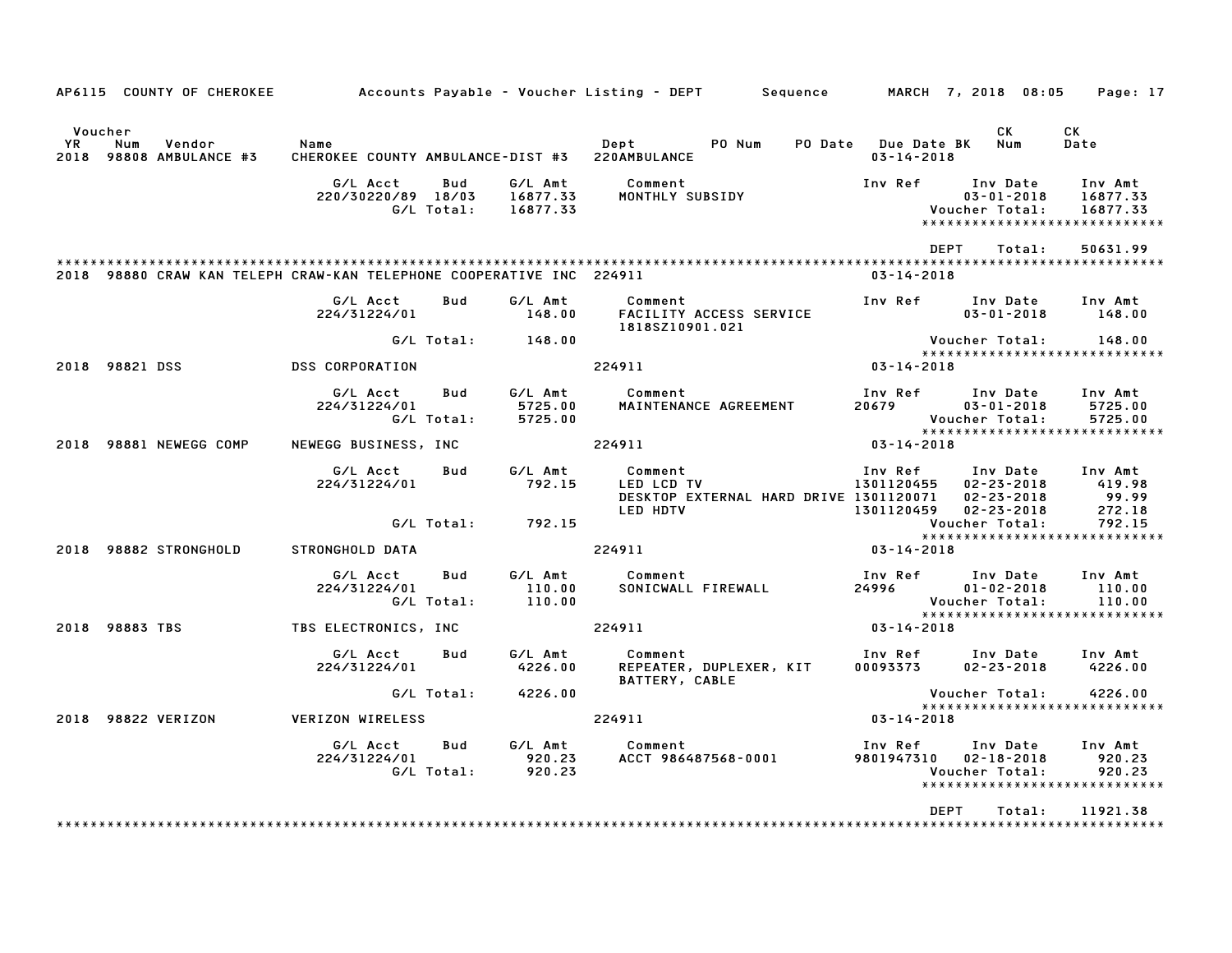|               | AP6115 COUNTY OF CHEROKEE              |                                  |            |                  | Accounts Payable – Voucher Listing – DEPT         Sequence |                     |                       | MARCH 7, 2018 08:05                  | Page: 18                              |
|---------------|----------------------------------------|----------------------------------|------------|------------------|------------------------------------------------------------|---------------------|-----------------------|--------------------------------------|---------------------------------------|
| Voucher<br>YR | Vendor<br>Num<br>2018 98824 TIPPIE, MI | Name<br>MICHELLE TIPPIE          |            |                  | PO Num<br>Dept<br>260BENEFITS                              | PO Date Due Date BK | $03 - 14 - 2018$      | CK.<br>Num                           | СK<br>Date                            |
|               |                                        | G/L Acct<br>260/30260/05 18/03   | Bud        | G/L Amt<br>2.95  | Comment<br>REIMBURSE FOR OGLI                              |                     | Inv Ref               | Inv Date                             | Inv Amt<br>2.95                       |
|               |                                        |                                  | G/L Total: | 2.95             |                                                            |                     |                       | Voucher Total:                       | 2.95<br>***************************** |
|               |                                        |                                  |            |                  |                                                            |                     | <b>DEPT</b>           | Total:                               | 2.95                                  |
|               | 2018 98884 CENTURYLINK1319 CENTURYLINK |                                  |            |                  | 300ELDERLY                                                 |                     | $03 - 14 - 2018$      |                                      |                                       |
|               |                                        | G/L Acct                         | Bud        | G/L Amt          | Comment                                                    |                     | Inv Ref               | Inv Date                             | Inv Amt                               |
|               |                                        | 300/30300/74 18/03               |            | 4.37             | ACCT 320497874<br>320494722                                |                     |                       | $02 - 24 - 2018$<br>$02 - 24 - 2018$ | 1.28<br>3.09                          |
|               |                                        |                                  | G/L Total: | 4.37             |                                                            |                     |                       | Voucher Total:                       | 4.37<br>***************************** |
|               | 2018 98885 COLUMBUS                    | CITY OF COLUMBUS                 |            |                  | 300ELDERLY                                                 |                     | 03-14-2018            |                                      |                                       |
|               |                                        | G/L Acct                         | Bud        | G/L Amt          | Comment                                                    | Inv Ref             |                       | Inv Date                             | Inv Amt                               |
|               |                                        | 300/30300/72 18/03               | G/L Total: | 62.29<br>62.29   | ACCT 07-48820-01                                           |                     |                       | $02 - 27 - 2018$<br>Voucher Total:   | 62.29<br>62.29                        |
|               |                                        |                                  |            |                  |                                                            |                     |                       |                                      | *****************************         |
|               | 2018 98823 EMPIRE                      | EMPIRE DISTRICT ELECTRIC COMPANY |            |                  | 300ELDERLY                                                 |                     | 03-14-2018            |                                      |                                       |
|               |                                        | G/L Acct                         | Bud        | G/L Amt          | Comment                                                    |                     | Inv Ref               | Inv Date                             | Inv Amt                               |
|               |                                        | 300/30300/72 18/03               | 18/03      | 194.18           | ACCT 828267-31-0<br>124991-59-7                            |                     |                       | $02 - 20 - 2018$<br>$02 - 21 - 2018$ | 103.96<br>90.22                       |
|               |                                        |                                  | G/L Total: | 194.18           |                                                            |                     |                       | Voucher Total:                       | 194.18                                |
|               | 2018 98874 GALENA                      | CITY OF GALENA                   |            |                  | 300ELDERLY                                                 |                     | $03 - 14 - 2018$      |                                      | *****************************         |
|               |                                        |                                  |            |                  |                                                            |                     |                       |                                      |                                       |
|               |                                        | G/L Acct<br>300/30300/72 18/03   | Bud        | G/L Amt<br>83.63 | Comment<br><b>ACCT 10006000</b>                            |                     | Inv Ref               | Inv Date<br>720 WALL ST 02-07-2018   | Inv Amt<br>83.63                      |
|               |                                        |                                  | G/L Total: | 83.63            |                                                            |                     |                       | Voucher Total:                       | 83.63                                 |
|               | 2018 98917 KS GAS                      | KANSAS GAS SERVICE               |            |                  | 300ELDERLY                                                 |                     | 03-14-2018            |                                      | *****************************         |
|               |                                        | G/L Acct                         | Bud        | G/L Amt          | Comment                                                    |                     | Inv Ref               | Inv Date                             | Inv Amt                               |
|               |                                        | 300/30300/72 18/03               | G/L Total: | 255.54<br>255.54 | ACCT 512076592 1191351 09                                  |                     |                       | $02 - 27 - 2018$<br>Voucher Total:   | 255.54<br>255.54                      |
|               |                                        |                                  |            |                  |                                                            |                     |                       |                                      | *****************************         |
|               |                                        |                                  |            |                  |                                                            |                     | <b>DEPT</b>           | Total:                               | 600.01                                |
|               | 2018 98853 AUTO ZONE                   | AUTO ZONE                        |            |                  | <b>330SEWER</b>                                            |                     | 03-14-2018            |                                      |                                       |
|               |                                        | G/L Acct                         | Bud        | G/L Amt          | Comment                                                    | Inv Ref             |                       | Inv Date                             | Inv Amt                               |
|               |                                        | 330/30330/89 18/03               | G/L Total: | 82.75<br>82.75   | OIL FILTER & OIL                                           |                     | 0337011517 02-28-2018 | Voucher Total:                       | 82.75<br>82.75                        |
|               |                                        |                                  |            |                  |                                                            |                     |                       |                                      | *******************************       |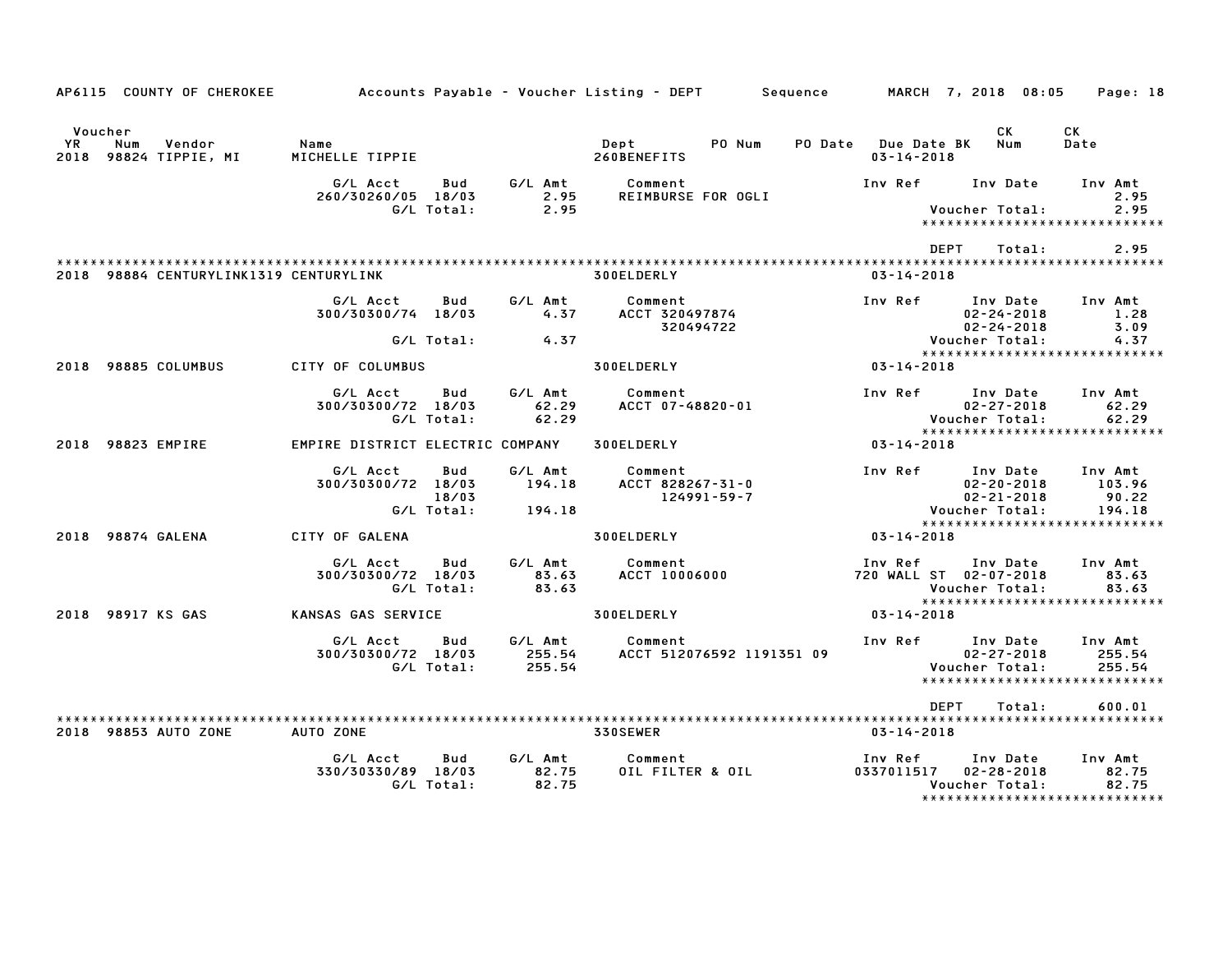| AP6115 COUNTY OF CHEROKEE                           |                                                     |                               | Accounts Payable – Voucher Listing – DEPT         Sequence               |                                                                                                                                                                                              | MARCH 7, 2018 08:05                            | Page: 19                                                           |
|-----------------------------------------------------|-----------------------------------------------------|-------------------------------|--------------------------------------------------------------------------|----------------------------------------------------------------------------------------------------------------------------------------------------------------------------------------------|------------------------------------------------|--------------------------------------------------------------------|
| Voucher<br>YR<br>Num<br>Vendor<br>2018 98890 CASEYS | Name<br>CASEY'S GENERAL STORES INC                  |                               | PO Num<br>Dept<br><b>330SEWER</b>                                        | PO Date Due Date BK<br>$03 - 14 - 2018$                                                                                                                                                      | CK<br>Num                                      | СK<br>Date                                                         |
|                                                     | G/L Acct<br>Bud<br>330/30330/30 18/03<br>G/L Total: | G/L Amt<br>136.13<br>136.13   | Comment<br>FUEL                                                          | Inv Ref<br>20802                                                                                                                                                                             | Inv Date<br>$02 - 28 - 2018$<br>Voucher Total: | Inv Amt<br>136.13<br>136.13<br>*****************************       |
| 2018 98854 CENTURYLINK2961 CENTURYLINK              |                                                     |                               | 330SEWER                                                                 | 03-14-2018                                                                                                                                                                                   |                                                |                                                                    |
|                                                     | G/L Acct<br>Bud<br>330/30330/72 18/03<br>G/L Total: | G/L Amt<br>177.95<br>177.95   | Comment<br><b>SEWER PHONE</b>                                            | Inv Ref<br>438097159                                                                                                                                                                         | Inv Date<br>$02 - 23 - 2018$<br>Voucher Total: | Inv Amt<br>177.95<br>177.95                                        |
| 2018 98852 COPY 65807                               | COPY PRODUCTS INC                                   |                               | 330SEWER                                                                 | 03-14-2018                                                                                                                                                                                   |                                                | *****************************                                      |
|                                                     | G/L Acct<br>Bud<br>330/30330/89 18/03<br>G/L Total: | G/L Amt<br>3647.50<br>3647.50 | Comment<br>HALF OF NEW COPIER                                            | Inv Ref<br>201306                                                                                                                                                                            | Inv Date<br>$02 - 20 - 2018$<br>Voucher Total: | Inv Amt<br>3647.50<br>3647.50<br>******************************    |
| 2018 98827 EMPIRE                                   | EMPIRE DISTRICT ELECTRIC COMPANY                    |                               | 330SEWER                                                                 | $03 - 14 - 2018$                                                                                                                                                                             |                                                |                                                                    |
|                                                     | G/L Acct<br>Bud<br>330/30330/72 18/03               | G/L Amt<br>1247.80            | Comment<br><b>ELECTRIC</b>                                               | Inv Ref<br>$547731 - 85 - 1$ $02 - 26 - 2018$<br>535793-78-0<br>487490-67-4 02-26-2018<br>$059522 - 21 - 9$ $02 - 26 - 2018$<br>$369339 - 68 - 4$ $02 - 27 - 2018$<br>866807-56-3 02-28-2018 | Inv Date<br>$02 - 26 - 2018$                   | Inv Amt<br>683.49<br>34.39<br>126.39<br>141.19<br>143.13<br>119.21 |
|                                                     | G/L Total:                                          | 1247.80                       |                                                                          |                                                                                                                                                                                              | Voucher Total:                                 | 1247.80<br>*****************************                           |
| 2018 98825 WAYNE BURKS                              | WAYNE BURKS                                         |                               | <b>330SEWER</b>                                                          | $03 - 14 - 2018$                                                                                                                                                                             |                                                |                                                                    |
|                                                     | G/L Acct<br>Bud<br>330/30330/79 18/03<br>G/L Total: | G/L Amt<br>110.00<br>110.00   | Comment<br>REFUND ON SEWER ACCT 52                                       | Inv Ref                                                                                                                                                                                      | Inv Date<br>$03 - 14 - 2018$<br>Voucher Total: | Inv Amt<br>110.00<br>110.00<br>*****************************       |
| 2018 98888 YOUNGBLOOD J                             | JASON YOUNGBLOOD                                    |                               | 330SEWER                                                                 | $03 - 14 - 2018$                                                                                                                                                                             |                                                |                                                                    |
|                                                     | G/L Acct<br>Bud<br>330/30330/89 18/03<br>G/L Total: | G/L Amt<br>1153.85<br>1153.85 | Comment<br>CONTRACT LABOR                                                | Inv Ref                                                                                                                                                                                      | Inv Date<br>$03 - 14 - 2018$<br>Voucher Total: | Inv Amt<br>1153.85<br>1153.85<br>*****************************     |
|                                                     |                                                     |                               |                                                                          | <b>DEPT</b>                                                                                                                                                                                  | Total:                                         | 6555.98                                                            |
| 2018 98876 ALICE                                    | ALICE TRAINING INSTITUTE                            |                               | 489CONCEAL                                                               | $03 - 14 - 2018$                                                                                                                                                                             |                                                |                                                                    |
|                                                     | G/L Acct Bud G/L Amt<br>489/30489/01 18/03          | 1785.00                       | Comment<br>ADVANCED ALICE TRAINING<br>DAVID GROVES<br><b>JUSTIN NOEL</b> | Inv Ref Inv Date                                                                                                                                                                             | $02 - 28 - 2018$<br>$02 - 28 - 2018$           | Inv Amt<br>595.00<br>595.00                                        |
|                                                     | G/L Total:                                          | 1785.00                       | TAYLOR LUDWIG                                                            |                                                                                                                                                                                              | $02 - 28 - 2018$<br>Voucher Total:             | 595.00<br>1785.00<br>*****************************                 |
|                                                     |                                                     |                               |                                                                          | DEPT                                                                                                                                                                                         | Total:                                         | 1785.00                                                            |
|                                                     |                                                     |                               |                                                                          |                                                                                                                                                                                              |                                                |                                                                    |